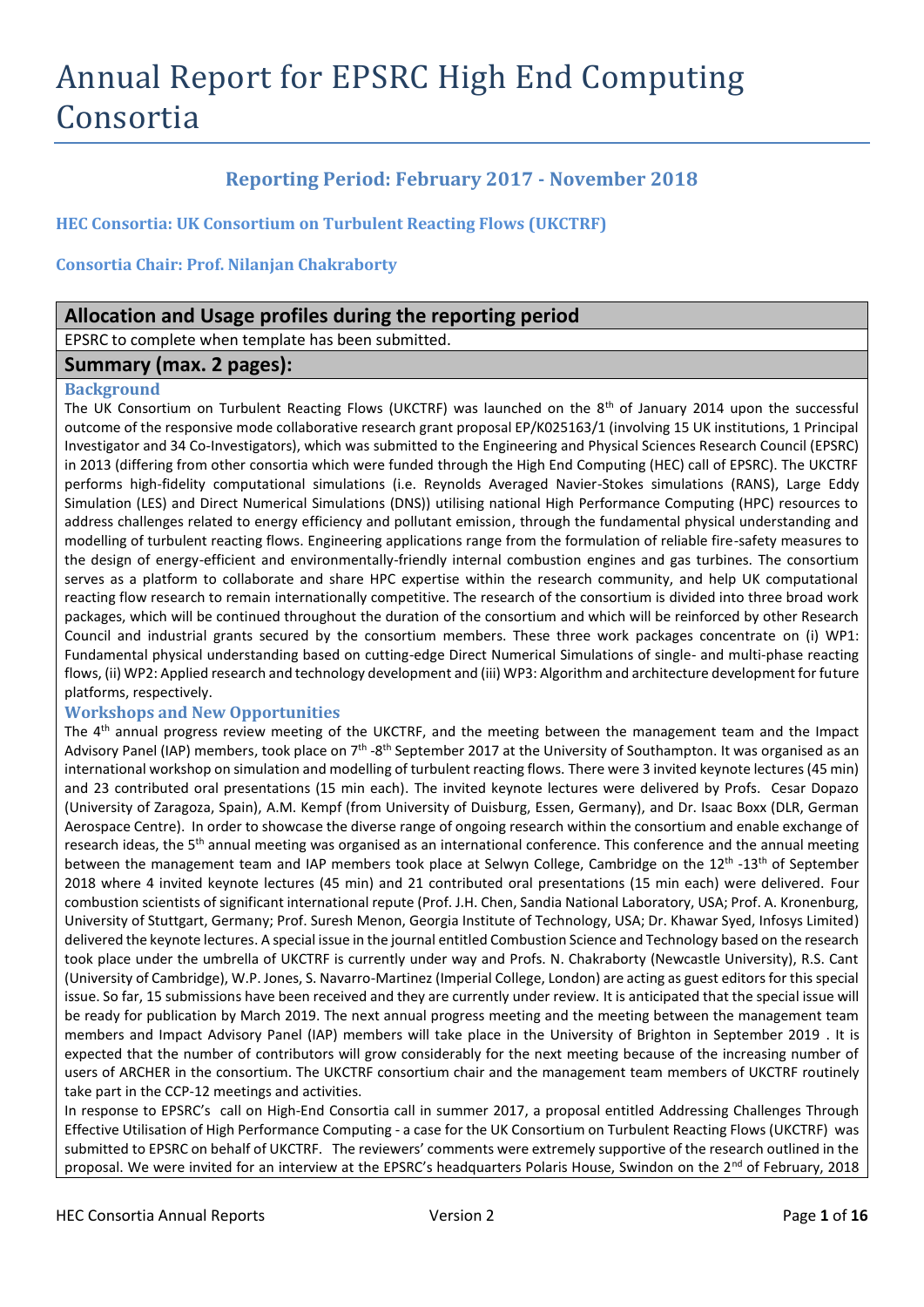and our application turned out to be positive based on the outcome of this interview. In fact, the UKCTRF proposal was ranked 1<sup>st</sup> in the ranked-order panel list. The new expanded UK Consortium on Turbulent Reacting Flows (UKCTRF) will further utilise the developments of High-Performance Computing (HPC) to offer improved fundamental understanding and modelling of turbulent reacting flows, which are pivotal in the effective usage of energy resources, development of reliable fire safety measures, and manipulation of the combustion processes to ensure environmental friendliness. Over the next 4 years, the consortium's goals are to: (i) further utilise HPC resources to conduct world-leading turbulent reacting flow research involving, Reynolds Averaged Navier-Stokes (RANS), Large Eddy Simulation (LES) and Direct Numerical Simulation (DNS); (ii) extract fundamental physical insights from simulations to develop high-fidelity modelling methodologies to study turbulent reacting flows relevant to power production, transportation and fire safety engineering; and (iii) ensure a forward-looking software development strategy to develop computationally efficient algorithms, and effectively exploit current and future developments of HPC hardware.

The proposal on behalf of UKCTRF entitled Adaptive software for high-fidelity simulations of multi-phase turbulent reacting flows (EP/P022286/1) submitted to EPSRC in response to their call on flagship software development call in 2016 has been successful. This project focuses on the development, validation, and documentation of a next-generation fully parallelised computational fluid dynamics (CFD) code called HAMISH based on adaptive mesh refinement (AMR) which enables high-fidelity DNS of advanced turbulent reacting flows such as flame-wall interaction, localised ignition, and droplet combustion including atomisation processes. Such simulations cannot be achieved at present without limiting simplifications due to their prohibitive computational cost. Hence, AMR offers a step-change in capability for the computational analysis of turbulent reacting flows and provides data having a degree of detailed physical information not currently available from simulations using existing CFD codes.

The biennial International Symposium on Combustion, Turbulent Heat and Mass Transfer and the Engineering Turbulence Modelling and Measurements are the premier conferences, which took place in 2018. Papers presented at these meetings are of the highest quality, and the interactions with peers during the symposium are intellectually stimulating. UKCTRF members in the past have been successful in getting papers accepted for special issues of journals like Combustion Science and Technology, Combustion Theory and Modelling, Flow, Turbulence and Combustion in a very competitive environment, especially as the publications in these journals carry high impact factors. To help members to maximise the impact of disseminating their results, partial funding is available for attending these conferences. Every named investigator's research group was eligible for a maximum of £2000 for disseminating their research at major international conferences in 2017. In 2018, every research group who had a paper accepted in the 37<sup>th</sup> International Symposium on Combustion received £1000 from the consortium and further £500 per named investigator's group was made available for disseminating research done under the umbrella of UKCTRF to other conferences (e.g. Turbulent Heat and Mass Transfer and the Engineering Turbulence Modelling and Measurement). The list of awards can be seen from: [http://www.ukctrf.com/members-area/past-conference-funding/.](http://www.ukctrf.com/members-area/past-conference-funding/)

## **Issues and Problems**

Currently the demand for computational time is much greater than the amount awarded to the consortium. Almost 100% of computational time for June-November 2017 allocation cycle was utilised, for December 2017-May 2018 allocation cycle we have received requests for computer time for a total of 289,105 kAUs within the application deadline decided by the UKCTRF management team, whereas we only had 130,446 kAUs to allocate. In order to allocate computational time to all applicants, the management team had to award severely reduced computational time to the applicants (e.g. anybody who requested more than 13,251kAUs received only 13,251kAUs) which adversely affected productivity. The utilisation of the computational time was 100% in the aforementioned allocation periods For the allocation cycle which started in June 2018, we received applications for 201,000kAUs (please note that demand did not go down but applicants tailored their requests based on the availability of the computational time), whereas we only had 168,503 kAUs to allocate. As a result, any applications, which requested more than 14,000 kAUs, received 14,000kAUs.Computational time usage is closely monitored by the management team of UKCTRF and if there is no significant usage within a period of two months, then that time is reallocated to other deserving users. The management team of the UKCTRF also ensures linear usage of time with a slope of unity during the allocation period. **Membership (**New members are shown in bold and the Management team members are indicated by the underlines**)**

Newcastle University: Prof. N. Chakraborty (Consortium chair and PI), A. Aspden; University of Brighton: Dr. K. Vogiatzaki; University of Brunel: Dr. J. Xia; University of Cambridge: Profs. R.S. Cant, E. Mastorakos, M. Kraft, and N. Swaminathan, and Dr. C. Armitage; University of Central Lancashire: Prof. G.M. Makhviladze, Drs. W. Liu, and J. Mai; Cranfield University: Dr. K.W. Jenkins; Daresbury Laboratory: Prof. D. Emerson, Drs. C. Moulinec and X. Gu; University of Edinburgh: Profs. **G. Jomaas**, J. Torero, Dr. S. Welch, and D. Hyuk Shin; Imperial College, London: Profs. **P. Aleiferis**, W.P. Jones, R.P. Lindstedt, Drs. **A.Guisti,** F. Marquis, A. Morgans, S. Navarro-Martinez, **G. Papadakis**, S. Rigopoulos, and G. Rein; Liverpool John Moore University: **Dr. S. P. Malkeson**; Loughborough University: Profs. W. Malalasekara, J. McGuirk, Drs. A Garmory, **I. Langella**; Northumbria University: **M. Jiangi**; Queen Mary London: Prof. X. Jiang; University College London: Prof. K.H. Luo; University of Durham: Prof. P. Gaskell; University of Leeds: Prof. D. Bradley and Dr. G. Sharpe; University of Manchester: Dr. R. Prosser; University of Southampton: Drs. E.S. Richardson, K.K.J. Ranga Dinesh; University of Ulster: Profs. M. Delichatsios and V.B. Novozhilov, **Dr. J. Zhang**; Warwick University: Prof. J.X. Wen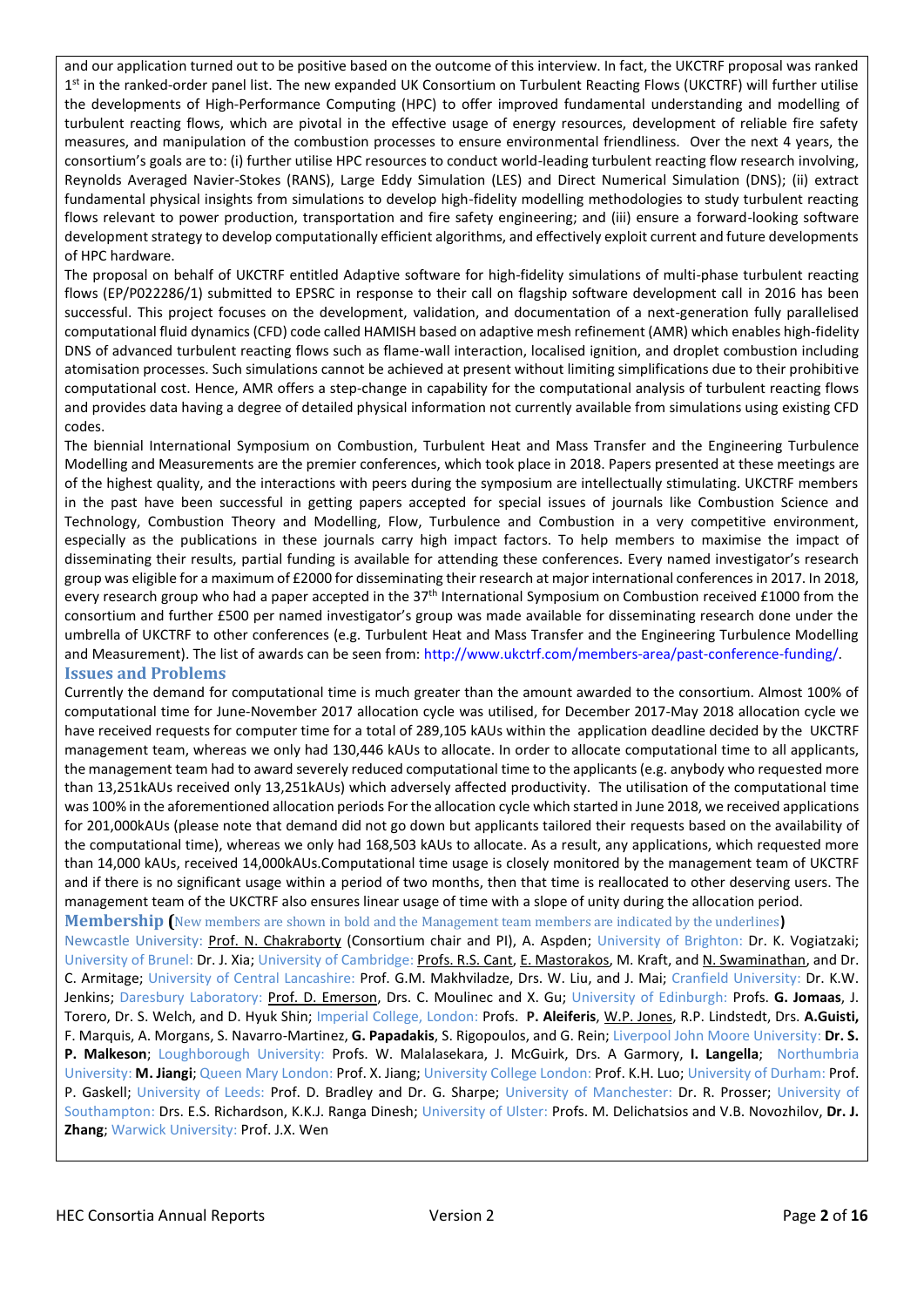**World class and world leading scientific output:** *ARCHER should enable high quality and worldleading science to be delivered. This should generate high impact outputs and outcomes that increase the UK's position in world science.*

- If all the publications relating to the work of the Consortium for this reporting period have been added to ResearchFish / will be added to ResearchFish by the end of the ResearchFish reporting exercise, please indicate this below.
- If submission of a full list of publications to the Consortium record/s in ResearchFish has **not** been possible for this reporting period please provide a list of publications that have resulted from work performed on ARCHER by the Consortium during this reporting period (this can be included as a separate attachment).
- For the reporting period please provide a bullet pointed list of key / important research findings that has resulted from work performed on ARCHER by the Consortium. Please reference any related publications.
- For the reporting period please include a bullet pointed list of any relevant press announcements and other communications of significance to an international community.

#### **Key research outcomes and linked journal publications and book chapters**

#### **Fundamental understanding and modelling of multi-phase combustion using high-fidelity simulations**

U. Ahmed, C. Turquand-Auzay, M. Muto, N. Chakraborty, R. Kurose, Statistics of reaction progress variable and mixture fraction gradients of a pulverised coal jet flame using Direct Numerical Simulation data, Proc. Combust. Inst., 37, https://doi.org/10.1016/j.proci.2018.06.223.

C. Bilger, M. Aboukhedr, K. Vogiatzaki, R. S. Cant, Evaluation of two-phase flow solvers using Level Set and Volume of Fluid methods. J. Comput. Phys., 345, 665-686, 2017.

A. Giusti, E. Mastorakos, Detailed chemistry LES/CMC simulation of a swirling ethanol spray flame approaching blow-off, Proc. Combust. Inst., 36, 2652-2633, 2017.

W.P. Jones, A.J. Marquis, D. Noh, A stochastic breakup model for Large Eddy Simulation of a turbulent two-phase reactive flow, Proc. Combust. Inst., 36, 2559-2566, 2017.

S.P. Malkeson, D.H. Wacks, N. Chakraborty, Modelling of Variance and Co-variance in Turbulent Flame–Droplet Interaction: A Direct Numerical Simulation Analysis, Droplets and Sprays, (Eds. S. Basu, A. Mukhopadhyay), 1st Edition, Springer, 2017.

G. Ozel Erol, J. Hasslberger, M. Klein, N. Chakraborty, A Direct Numerical Simulation analysis of spherically expanding turbulent flames in fuel droplet-mists for an overall equivalence ratio of unity, Phys. Fluids, 30, 086104, 2018.

J. Shinjo, J. Xia, Combustion characteristics of a single decane/ethanol emulsion droplet and a droplet group under puffing conditions, Proc. Combust. Inst. 36, 2513–2521, 2017.

K. Wan, L. Vervisch, J. Xia, P. Domingo, Z. Wang, Y. Liu, K. Cen, Alkali metal emissions in an early-stage pulverized-coal flame: DNS analysis of reacting layers and chemistry tabulation, Proc. Combust. Inst., 37, https://doi.org/10.1016/j.proci.2018.06.119 (2018).

#### **Modelling of conventional turbulent premixed, non-premixed and stratified mixture combustion**

U. Ahmed, R. Prosser, A posteriori assessment of algebraic scalar dissipation models for RANS simulation of premixed turbulent combustion, Flow Turb. Combust., doi: 10.1007/s10494-017-9824-z.

U. Allauddin, M. Pfitzner, M. Klein, N. Chakraborty, A-priori and a-posteriori analysis of algebraic flame surface density modelling in the context of large eddy simulation of turbulent premixed combustion. Numer. Heat Trans. A., 71, 153-171, 2017.

Z. Chen, N. Swaminathan, M. Stöhr, W. Meier, Interaction between self-excited oscillations and fuel-air mixing in a dual swirl combustor. Proc. Combust. Inst. ISSN 1540-7489 (2018).

D. Fredrich, W.P. Jones, A.J. Marquis, Application of the Eulerian subgrid Probability Density Function method in the Large Eddy Simulation of a partially premixed swirl flame, Combust/ Sci. Technol. ISSN: 0010-2202, 2018.

I. Langella, N. Swaminathan, Y. Gao, N. Chakraborty, LES of premixed combustion using an algebraic closure involving scalar dissipation rate. Combust. Sci. Technol., 189, 43-77, 2017.

A.N. Lipatnikov, V. Sabelnikov, N. Chakraborty, S. Nishiki, T. Hasegawa, A DNS study of closure relations for convection flux term in transport equation for mean reaction rate in turbulent flow, Flow, Turb. Combust., https://doi.org/10.1007/s10494-017-9833-y (2017).

M. Klein, N. Chakraborty, A-priori analysis of an alternative wrinkling factor definition for Flame Surface Density based Large Eddy Simulation modelling of turbulent premixed combustion, Combust. Sci. Technol., DOI: 10.1080/00102202.2018.1452394.

M. Klein, C. Kasten, N. Chakraborty, A-priori direct numerical simulation assessment of models for generalized sub-grid scale turbulent kinetic energy in turbulent premixed flames, Computers & Fluids, 154, 123-131, 2017.

M. Klein, C. Kasten, N. Chakraborty, N. Mukhadiyev, H.G. Im, Turbulent scalar fluxes in Ηydrogen-Air premixed flames at low and high Karlovitz numbers, Combust. Theor. Modell., <https://doi.org/10.1080/13647830.2018.1468034> (2018).

I. Langella, Z. Chen, N. Swaminathan, S.K. Sadasivuni, Large-eddy simulation of reacting flows in industrial gas turbine combustor. Journal of Propulsion and Power, 34. pp. 1269-1284, 2018.

Y. Lee, R. S. Cant, Large-eddy simulation of a bluff-body stabilised turbulent premixed flame using the transported flame surface density approach. Combust. Theor. Model., 21, 722-748, 2017.

J.C. Massey, I. Langella, N. Swaminathan, Large Eddy Simulation of a Bluff Body Stabilised Premixed Flame Using Flamelets. Flow, Turb. Combust. ISSN 1386-6184 (2018).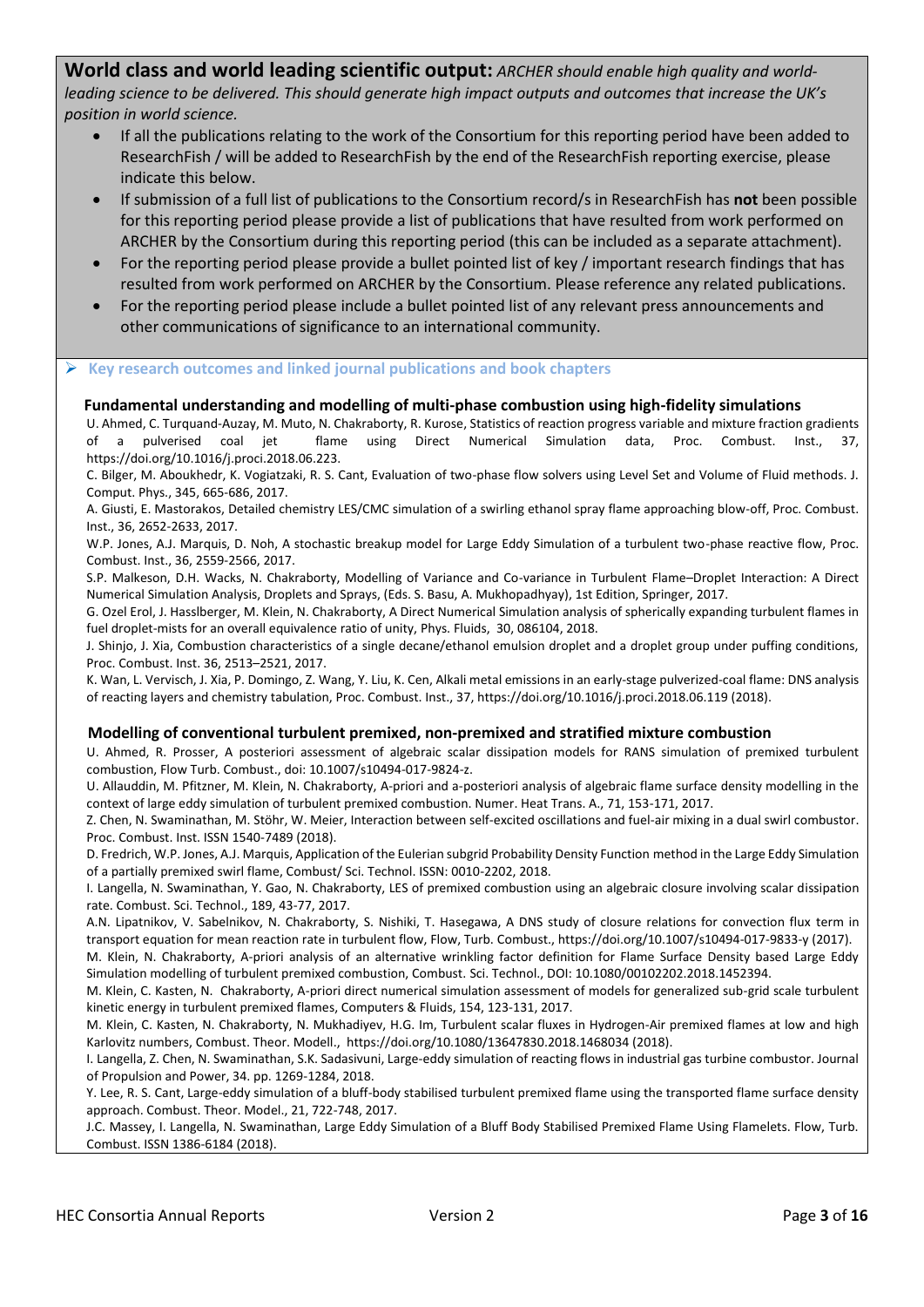D. Noh, S. Gallot-Lavallee, W.P. Jones, S. Navarro-Martinez et al., Comparison of droplet evaporation models for a turbulent, non-swirling jet flame with a polydisperse droplet distribution, Combust. Flame, 194, 135-151, ISSN: 0010-2180.

D. Noh, E. Karlis, S. Navarro-Martinez, Y. Hardalupas, AMKP.Taylor, D. Fredrich D, W. P. Jones et al., Azimuthally-driven subharmonic thermoacoustic instabilities in a swirl-stabilised combustor, Proc. Combust. Inst., ISSN: 1540-7489, 2018.

V. Papapostolou, N. Chakraborty, M. Klein, H.G. Im, Effects of reaction progress variable definition on the Flame Surface Density transport statistics and closure for different combustion regimes, Combust. Sci. Technol.<https://doi.org/10.1080/00102202.2018.1523152> (2018) L. Tian, R.P. Lindsteadt, The impact of dilatation, scrambling and pressure transport in turbulent premixed flames, Combust. Theor. Model., 21,1117-1147,2017.

H. Zhang, E. Mastorakos, Modelling local extinction in Sydney swirling non-premixed flames with LES/CMC, Proc. Combust. Inst., 36, 1669- 1676, 2017.

#### **Fundamental physical understanding of conventional combustion processes**

P. Akridis, S. Rigopoulos, Modelling of soot formation in laminar diffusion flames using a comprehensive CFD-PBE model with detailed gas-phase chemistry, Combust. Theor. Model., 21, 35-48, 2017.

A.J. Aspden A numerical study of diffusive effects in turbulent lean premixed hydrogen flames, Proc. Combust. Inst., 36, 1997-2004, 2017. A.J. Aspden, J.B. Bell, M.S. Day, F.N. Egolfopoulos, Turbulence-flame interactions in lean premixed dodecane flames, Proc. Combust. Inst., 36, 2005-2016, 2017.

A.J. Aspden, N. Zettervall, C. Fureby, An a priori analysis of a DNS database of turbulent lean premixed methane flames for LES with finiterate chemistry, Proc. Combust. Inst., 37, 10.1016/j.proci.2018.05.017 (2018).

L. Bates, D. Bradley, I. Gorbatenko, A. S. Tomlin, Computation of methane/air ignition delay and excitation times, using comprehensive and reduced chemical mechanisms and their relevance in engine autoignition, Combust. Flame, 185 , 105-116, 2017.

D. Bradley, M. Lawes, R. Mumby, Burning velocity and Markstein length blending laws for methane/air and hydrogen/air blends, Fuel, 187 , 268-275, 2017.

L. Bates, D. Bradley, Deflagrative, auto-ignitive, and detonative propagation regimes in engines, Combust. Flame, 175 , 118-122, 2017. N. Chakraborty, L. Wang. I. Konstantinou, M. Klein, Vorticity statistics based on velocity and density-weighted velocity in premixed reactive

turbulence, J. Turb., 18, 9, 2017. N. J. Beavis, S. S. Ibrahim and W. Malalasekera, A Numerical Study of Intake Valve Jet Flapping in a GDI Engine, Int. J. Powertrains (IJPT),

2017. N. Chakraborty, J. Lai, Direct Numerical Simulations of premixed turbulent combustion: Relevance and applications to engineering computational analyses, Modelling and simulation of turbulent combustion, (Eds. S. Sen, S. de, S. Chaudhuri), 1st Edition, Springer, 2017. N. Chakraborty, M. Klein, D. Alwazzan, H. G. Im, Surface Density Function statistics in Hydrogen-air flames for different turbulent premixed combustion regimes, Combust. Sci. Technol.,<https://doi.org/10.1080/00102202.2018.1523152> (2018).

N. Chakraborty, D.H. Wacks, S. Ketterl, M. Klein, H. G. Im, Scalar dissipation rate transport conditional on flow topologies in different regimes of premixed turbulent combustion, Proc. Combust. Inst., 37, https://doi.org/10.1016/j.proci.2018.06.092 (2018).

N. Chakraborty, D. Alwazzan, M. Klein, R.S. Cant, On the validity of Damköhler's first hypothesis in turbulent Bunsen burner flames: A computational analysis, Proc. Combust. Inst., 37,<https://doi.org/10.1016/j.proci.2018.07.042> (2018).

N. Chakraborty, V. Papapostolou, D.H. Wacks, M. Klein, H.G. Im, Generalised Flame Surface Density transport conditional on flow topologies for turbulent H2-air premixed flames in different regimes of combustion, Numer. Heat Trans. <https://doi.org/10.1080/10407782.2018.1538295> (2018).

Z. Chen, S. Ruan, N. Swaminathan, Large Eddy Simulation of flame edge evolution in a spark-ignited methane-air jet, Proc. Combust. Inst., 36, 1645-1652, 2017.

Z. Chen, N.A.K.Doan, S. Ruan, I. Langella, N. Swaminathan, A priori investigation of subgrid correlation of mixture fraction and progress variable in partially premixed flames. Combust. Theor. Modell., 22. pp. 862-882, 2018.

L. Cifuentes, C. Dopazo, A. Karichedu, N. Chakraborty, A. M. Kempf, Analysis of flame curvature evolution in a turbulent premixed bluff Body burner, Phys. Fluids, 30, 095101,2018.

N.A.K. Doan, N. Swaminathan, N.Chakraborty, Multiscale analysis of turbulence-flame interaction in premixed flames. Proc. Combust. Inst., 36, 1929-1935, 2017.

C. Dopazo, L. Cifuentes, D. Alwazzan, N. Chakraborty, Influence of the Lewis number on effective strain rates in weakly turbulent premixed combustion., Combust. Sci. Technol., 190, 591-614, 2018.

C. Dopazo, L. Cifuentes, N. Chakraborty, Vorticity budgets in premixed combusting turbulent flows at different Lewis numbers, Phys. Fluids, 29, 045106, 2017.

R. Hampp, R.P. Lindsteadt, Quantification of combustion regime transitions in premixed turbulent DME flames, Combust. Flame, 182, 248-268, 2017.

G. Ghiasi, N.A.K. Doan, N. Swaminathan, B. Yenerdag, Y. Minamoto, M. Tanahashi, Assessment of SGS closure for isochoric combustion of hydrogen-air mixture. Int. J. Hydrogen Energy, 43. pp. 8105-8115, 2018.

L. Humphrey, V. Acharya, D-H Shin, T. Lieuwen, Modeling the Response of Turbulent Flames to Harmonic Forcing, In : Combust. Sci. Technol.. 189, 2, 187-212, 2017.

T. Jin, X. Wang, K.H. Luo, K. Luo, J. Fan, Structure of tetrabrachial flames in non-premixed autoigniting dimethyl ether/air mixtures. Fuel, 232, 90-98, 2018.

T. Jin, K.H. Luo, X. Wang, K. Luo, J. Fan, Dynamics of triple-flames in ignition of turbulent dual fuel mixture: A direct numerical simulation study. Proc. Combust. Inst., 37, doi:10.1016/j.proci.2018.09.018 (2018).

M. Klein, D. Alwazzan, N. Chakraborty, A Direct Numerical Simulation analysis of pressure variation in turbulent premixed Bunsen burner flames-Part 2: Surface Density Function transport statistics, Computers & Fluids, DOI: 10.1016/j.compfluid.2018.03.013 (2018).

M. Klein, D. Alwazzan, N. Chakraborty, A Direct Numerical Simulation analysis of pressure variation in turbulent premixed Bunsen burner flames-Part 1: Scalar gradient and strain rate statistics, Computers & Fluids, DOI: 10.1016/j.compfluid.2018.03.010 (2018).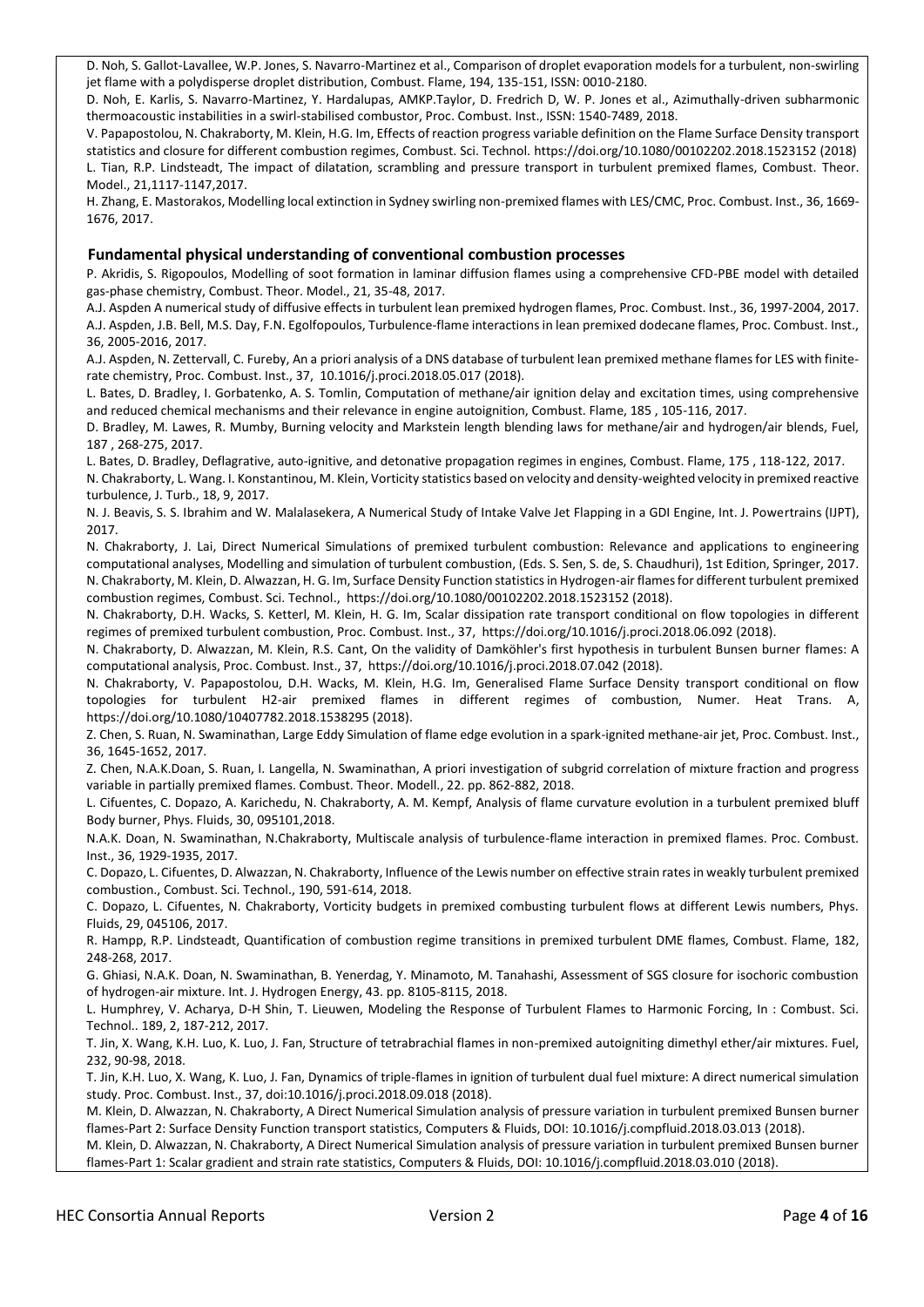M. Klein, H. Nachtigal, M. Hansinger, M. Pfitzner, N. Chakraborty, Flame curvature distribution in high pressure turbulent Bunsen premixed flames, Flow, Turb. Combust.[, https://doi.org/10.1007/s10494-018-9951-1](https://doi.org/10.1007/s10494-018-9951-1) (2018).

P. Koniavitis, S. Rigopoulos, WP Jones, A methodology for derivation of RCCE-reduced mechanisms via CSP, Combust. Flame, 183, 126- 143, 2017.

P. Koniavitis, S. Rigopoulos, W.P. Jones, Reduction of a detailed chemical mechanism for a kerosene surrogate via RCCE-CSP, Combust. Flame, 194, 85-106,2018.

J. Li, Yu Xia, A. S. Morgans, X. Han, Numerical prediction of combustion instability limit cycle oscillations for a combustor with a long flame, Combust. Flame, 185, 28-43,2017.

I. Langella, N.A.K. Doan, N. Swaminathan, S.B. Pope, Study of subgrid-scale velocity models for reacting and nonreacting flows. Physical Review Fluids, 3. ISSN 2469-990X (2018).

A.N. Lipatnikov, N. Chakraborty, V. Sabelnikov, Transport equations for reaction rate in laminar and turbulent premixed flames characterized by non-unity Lewis number, Int. J. Hydrogen Energy,43, 21060-21069, 2018.

K. Luo, T. Yao, W. Yang, Direct numerical simulation study of hydrogen/air auto-ignition in turbulent mixing layer at elevated pressures. Computers and Fluids. doi:10.1016/j.compfluid.2018.03.075 (2018).

Z.M. Nikolaou, R.S. Cant, L. Vervisch, Scalar flux modeling in turbulent flames using iterative deconvolution. Phys. Rev. Fluids, 3. ISSN 2469-990X (2018).

Z.M. Nikolaou, N. Swaminathan, Assessment of FSD and SDR Closures for Turbulent Flames of Alternative Fuels. Flow, Turb. Combust. pp. 1-16. ISSN 1386-6184 (2018).

G. V. Nivarti and R. S. Cant, Direct Numerical Simulation of the Bending Effect in Turbulent Premixed Flames, Proc. Combust. Inst. 36, 1903-1910, 2017.

G. Nivarti, R.S. Cant, S. Hochgreb[, Reconciling turbulent burning velocity with flame surface area in small-scale turbulence.](http://publications.eng.cam.ac.uk/1035760/) J. Fluid Mech., 858. ISSN 1469-7645 (2018)

V. Papapostolou, D. H Wacks, M. Klein, N. Chakraborty, H. G. Im, Enstrophy transport conditional on local flow topologies in different regimes of premixed turbulent combustion, Scientific Reports, 7, 11545, 2017.

E. S. Richardson, J. H. Chen, Analysis of turbulent flame propagation in equivalence ratio-stratified flow, Proc. Combust. Inst., 36, 1729- 1736, 2017.

A. Sandeep, F. Proch, A.M. Kempf, N. Chakraborty, Statistics of strain rates and Surface Density Function in a flame-resolved high-fidelity simulation of a turbulent premixed bluff body burner., Phys. Fluids, 30, 065101, 2018.

D. Shin, E.R. Richardson, A. Vlad, Y. Minamoto, J.H. Chen Fluid age-based analysis of a lifted turbulent DME jet flame DNS. Proc. Combust. Inst., 37. doi:10.1016/j.proci.2018.06.126 (2018)

S. Trivedi, G. Nivarti, RS Cant, Flame self-interactions with increasing turbulence intensity. Proc. Combust. Inst. ISSN 1540-7489 (2018) S. Trivedi, R. Griffiths, H. Kolla, J.H. Chen, R.S. Cant, Topology of pocket formation in turbulent premixed flames. Proc. Combust, Inst.. ISSN 1540-7489 (2018)

W.C. Ullrich, Y. Mahmoudi, K. Lackhove, A. Fischer, C. Hirsch, T. Sattelmayer, A.P. Dowling, N. Swaminathan, A. Sadiki, M. Staufer, Prediction of Combustion Noise in a Model Combustor Using a Network Model and a LNSE Approach. J. Engineering for Gas Turbines and Power, 140. ISSN 0742-4795, 2018.

D.H. Wacks, I. Konstantinou, N. Chakraborty, Effects of Lewis number on the statistics of the invariants of velocity gradient tensor and local flow topologies in turbulent premixed flames, Proc. Roy. Soc. A, 474: 20170706, 2018.

X. Wang, T. Jin, Y. Xie, K.H. Luo, Effects of pressure and Karlovitz number on the turbulence-flame interactions in lean premixed H2/air flames. Fuel, 234, 1293-1300, 2018.

X. Wang, T. Jin, Y. Xie, K.H. Luo, Pressure effects on flame structures and chemical pathways for lean premixed turbulent H2/air flames: Three-dimensional DNS studies. Fuel, 215, 320-329.

H. Zhang, E. Mastorakos, Modelling local extinction in Sydney swirling non-premixed flames with LES/CMC, Proc. Combust. Inst., 36, 1669- 1676, 2017.

H. Zhang, A. Giusti, E. Mastorakos, LES/CMC modelling of ignition and flame propagation in a non-premixed methane jet. Proc. Combust. Inst., ISSN 1540-7489 (2018)

## **Fundamental physical understanding and modelling of unconventional combustion processes (e.g. flame-wall interaction and MILD combustion)**

U. Ahmed, N.A. K. Doan, J. Lai, M. Klein, N. Chakraborty, N. Swaminathan, Multiscale analysis of head-on quenching premixed turbulent flames, Phys. Fluids, 30,105102, 2018.

Z. Chen, V. M. Reddy, S. Ruan, N. A. K. Doan, W. L. Roberts, N. Swaminathan, Simulation of MILD combustion using Perfectly Stirred Reactor model, Proc. Combust. Inst., 36,4279-4286, 2017.

Z. Chen, N.A.K. Doan, X.J. Lv, N. Swaminathan, C. Ceriello, G. Sorrentino, A. Caaliere A numerical study of a cyclonic combustor under MILD conditions using non-adiabatic tabulated chemistry. Energy & Fuels. ISSN 0887-0624 (2018).

N.A.K. Doan, N. Swaminathan, Y. Minamoto, DNS of MILD combustion with mixture fraction variations. Combust. Flame, 189. pp. 173- 189, 2018.

N.A.K. Doan, N. Swaminathan, Role of radicals on MILD combustion inception. Proc. Combust. Inst. ISSN 1540-7489 (2018).

S. Gallot-Lavallée, W. Jones, and A. Marquis, Large eddy simulation of an ethanol spray flame under mild combustion with the stochastic fields method, Proc. Combust. Inst., 36, 2577-2584, 2017.

J. Lai, A. Moody, N. Chakraborty, Turbulent kinetic energy transport in head-on quenching of turbulent premixed flames in the context of Reynolds Averaged Navier Stokes simulations, Fuel , 199, 456-477, 2017.

J. Lai, N. Chakraborty, A. Lipatnikov, Vorticity and enstrophy transport in head-on quenching of turbulent premixed flames. Eur. J. Mech. Fluids/B, 65, 384-397, 2017.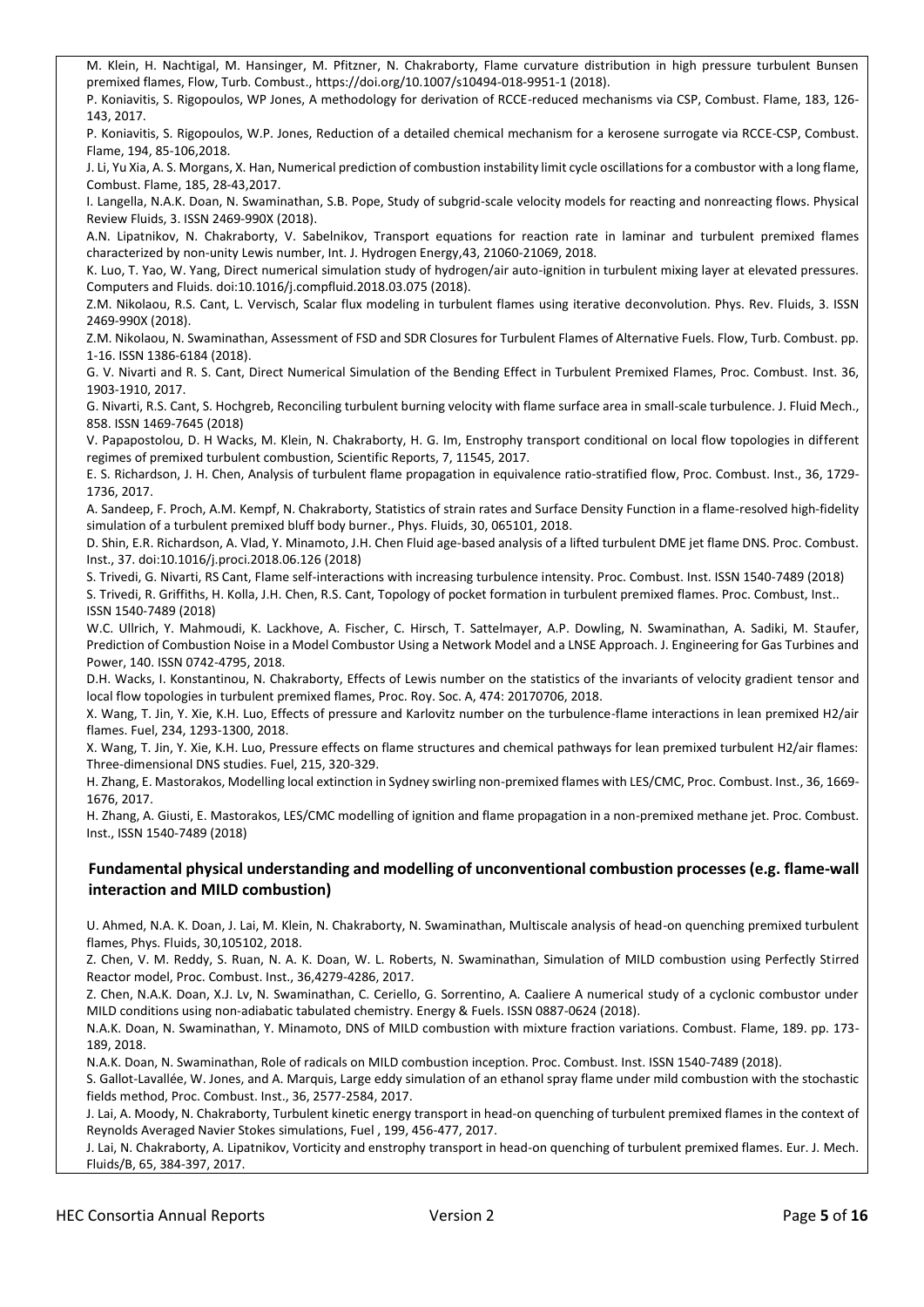J. Lai, D. Alwazzan, N. Chakraborty, Turbulent scalar flux transport in head-on quenching of turbulent premixed flames in the context of Reynolds Averaged Navier Stokes simulations, J. Turb., 188, 11, 2017.

J. Lai, N. Chakraborty, M. Klein, Assessment of algebraic Flame Surface Density closures in the context of Large Eddy Simulations of headon quenching of turbulent premixed flames, Combust. Sci. Technol., 189, 1966-1991, 2017.

J. Lai, N. Chakraborty, P. Zhao, L. Wang, Heat flux and flow topology statistics in oblique and head-on quenching of turbulent premixed flames by isothermal inert walls, Combust. Sci. Technol., DOI:10.1080/00102202.2018.1467897 (2018).

J. Lai, M. Klein, N. Chakraborty, Direct Numerical Simulation of head-on quenching of statistically planar turbulent premixed methane-air flames using a detailed chemical mechanism, Flow, Turb. Combust., https://doi.org/10.1007/s10494-018-9907-5 (2018).

J. Lai, D.H. Wacks, N. Chakraborty, Flow topology distribution in head-on quenching of turbulent premixed flame: A Direct Numerical Simulation analysis. Fuel, 224, 186-209, 2018.

J. Sellmann, J. Lai, N. Chakraborty, A.M. Kempf, Flame Surface Density based modelling of head-on quenching of turbulent premixed flames. Proc. Combust. Inst., 36, 1817-1825, 2017.

P. Zhao, L. Wang, N. Chakraborty, Analysis of the Flame-Wall Interaction in Premixed Turbulent Combustion, J. Fluid Mech., 848, 193-218, 2018.

P. Zhao, L. Wang, N. Chakraborty, Strain rate and flame orientation statistics in the near-wall region for turbulent flame-wall interaction, Combust. Theor. Modell., DOI: 10.1080/13647830.2018.1465598 (2018).

#### **Simulation and modelling of fire, deflagration to detonation transition**

A. Heidari, J.X. Wen, Numerical simulation of detonation failure and re-initiation in bifurcated tubes, Int. J. Hydrogen Energy, 42, 7353- 7359, 2017.

H. Kim, D. H. Shin, K. Mcallister, M. Seo, S. Lee, I. Kang, B. H. Park, E. E. B. Campbell, & S. W. Lee, Accurate and Precise Determination of Mechanical Properties of Silicon Nitride Beam Nanoelectromechanical Devices, In : ACS Applied Materials & Interfaces, 2017.

Y. Wang, A.s Vouros, J. Zhang, M. A. Delichatsios, Numerical and experimental validation study of flame extent of a pool fire under the ceiling, J. Loss Prevention in the Process Indus., 10.1016/j.jlp.2017.04.029, 2017.

Y. Xu, L. Wang, N. Tian, J. Zhang, M. Yu, M. A. Delichatsios, Spontaneous combustion coal parameters for the Crossing-Point Temperature (CPT) method in a Temperature–Programmed System (TPS), Fire Safety Journal, 91, 147-154, 2017.

J.Zhao, H. Huang, G. Jomaas,M. Zhong, Y. Li, Spread and burning behavior of continuous spill fires, Fire Safety J. , 91,347-354, 2017.

H. Farahani, W.U. Rojas Alva, A.S. Rangwala, G. Jomaas, Convection-driven melting in an n-octane pool fire bounded by an ice wall, Combust. Flame, 179,219-227, 2018.

M. Nagachi, F. Mitsui, J. M. Citerne, H. Dutilleul, A. Guibaud, G. Jomaas, G. Legros, N. Hashimoto, O. Fujita, Can a spreading flame over electric wire insulation in concurrent flow achieve steady propagation in microgravity?, Proc. Combust. Inst., 37, https://doi.org/10.1016/j.proci.2018.05.007 (2018).

W.U. Rojas Alva, A.S. Rangwala, G. Jomaas, Convection-driven melting in an n-octane pool fire bounded by an ice wall, Combust. Flame, 2017.

Z.S. Saldi, J.X. Wen, Modeling thermal response of polymer composite hydrogen cylinders subjected to external fires, International Journal of Hydrogen Energy, 42 (11), 7513-7520, View

P. Wang, C. Qingsong, M. Yongmann, J.X. Wen, Modelling electro-thermal response of lithium-ion batteries from normal to abuse conditions. Applied Energy, 205, 1327-1344, 2017.

R. Khodadadi Azadboni, J.X. Wen, A. Heidari, C. Wang, Numerical modeling of deflagration to detonation transition in inhomogeneous hydrogen/air mixtures. Journal of Loss Prevention in the Process Industries, 49, 722-730, 2017.

C.J. Wang, H.R. Liu, J.X. Wen, An improved PaSR-based soot model for turbulent fires. Applied Thermal Engineering, 2017.

#### **Advanced numerical techniques and simulation methodologies**

M. Klein, N. Chakraborty, S. Ketterl, A comparison of strategies [for Direct Numerical Simulation of turbulence chemistry interaction in](http://www.ncl.ac.uk/engineering/staff/profile/nilanjanchakraborty.html#240250)  [generic planar turbulent premixed flames,](http://www.ncl.ac.uk/engineering/staff/profile/nilanjanchakraborty.html#240250) Flow, Turb. Combust[, https://doi.org/10.1007/s10494-017-9843-9](https://doi.org/10.1007/s10494-017-9843-9) (2017).

F. Sewerin, S. Rigopoulos, An explicit adaptive grid approach for the numerical solution of the population balance equation, Chem. Engg. Sci., 2017.

R. Prosser, Resolution Estimates for Simple One Dimensional Flames, Combust. Theor. Model., doi:10.1080/13647830.2017.1324641.

J. Fang, R.S. Cant, C. Moullinec, D. Emerson, N. Chakraborty, First investigations using the HAMISH code: an adaptive mesh solver for turbulent reacting flow, In: 29th Parallel CFD conference. 2017, Glasgow, UK.

J. Fang, C. Moullinec, D. Emerson, N. Chakraborty, R.S. Cant, The first investigation of the HAMISH code: An adaptive mesh solver for turbulent reacting flows, In: 16th International SIAM conference on Numerical Combustion. 2017, Orlando, FL, USA: Society for Industrial and Applied Mathematics.

## **Relevant grants and awards**

- Prof. N. Chakraborty (Newcastle University) was awarded the Mercator Fellowship, Germany: Detailed analysis and modelling of turbulent stratified combustion using Large Eddy Simulations, Funded by DFG, Germany (total value 43,000 Euro)
- EPSRC research grant EP/R029369/1: Addressing Challenges Through Effective Utilisation of High Performance Computing - a case for the UK Consortium on Turbulent Reacting Flows (UKCTRF) (£501,644, PI: Prof. Nilanjan Chakraborty, Co-Is: Profs. R.S. Cant, W. P. Jones, E. Mastorakos, N. Swaminathan, Dr. S. Navarro-Matrinez)
- Prof. N. Chakraborty (Newcastle University) was awarded the short term Japanese Society of Promotion of Science (JSPS) fellowship for collaborative research on multi-phase turbulent reacting flows at the University of Kyoto in the summer of 2017 (Host: Prof. R. Kurose)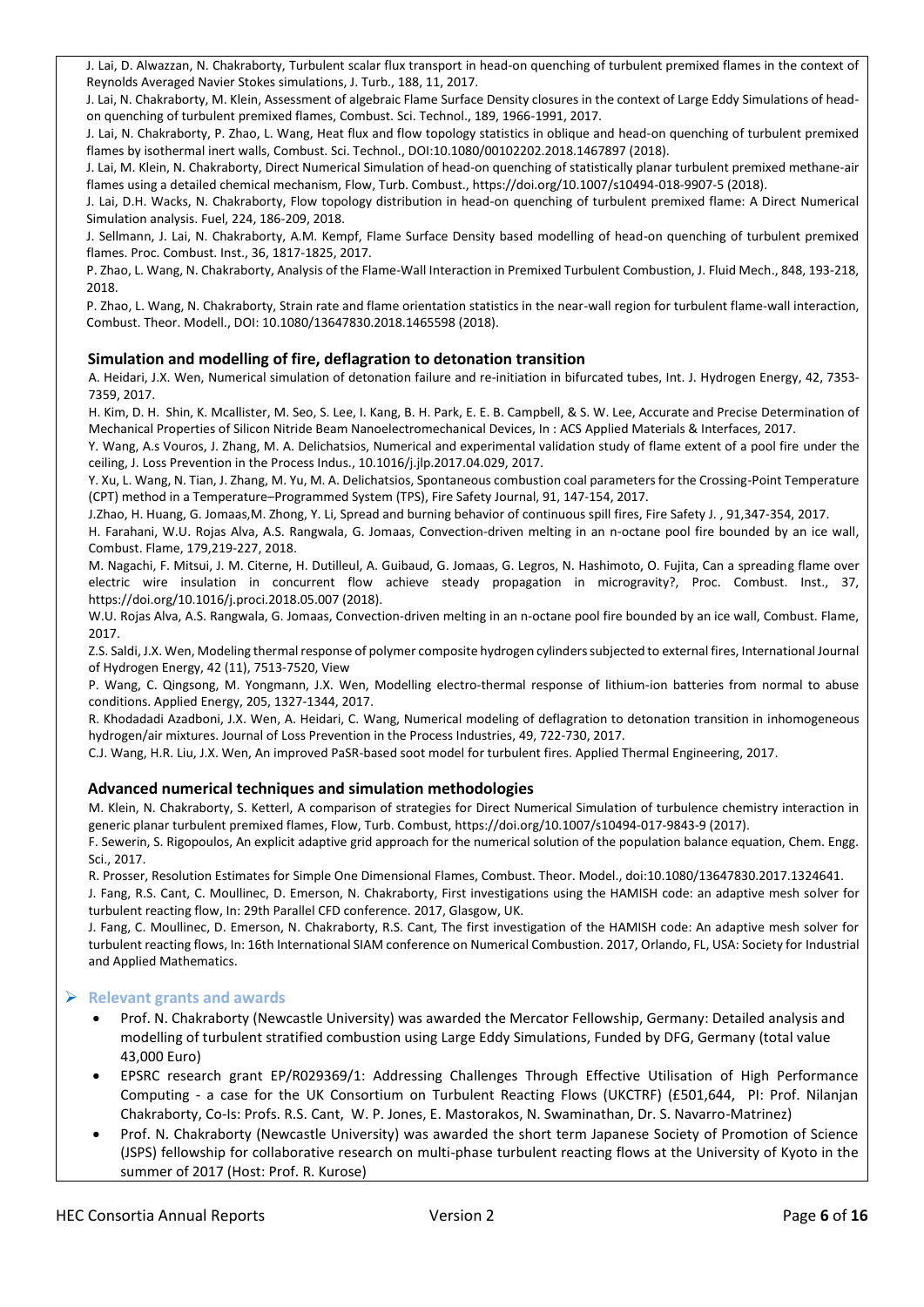- EPSRC research grant EP/P022286/1: Adaptive software for high-fidelity simulations of multi-phase turbulent reacting flows (£475k, PI: Prof. Nilanjan Chakraborty, Co-Is: Profs. R.S. Cant, D. Emerson, Dr. C. Moullinec)
- UK-Gulf Institutional Links 2016 grant (2791341267): A combined experimental and numerical investigation of ignition probability of turbulent inhomogeneous biogas-air mixtures (£371k, PI: Prof. Nilanjan Chakraborty)
- ERC-Consolidator grant: Acoustic-flow interactions in the combustion chambers of aeroplane engines and power gas turbines (€1.98m, PI: A.Morgans)
- eCSE project: Integration of an implicit stiff ordinary differential equation solver into the Direct Numerical Simulation code SENGA2 for turbulent reacting flows PI: Prof. Nilanjan Chakraborty, Co-Is: Prof. R.S. Cant)

**Greater scientific productivity:** *As well as speed increases, the optimisation of codes for the ARCHER machine will enable problems to be solved in less time using fewer compute resources.*

 For the reporting period please provide a brief update on the progress of software development activities associated with the Consortium and the impact this has had on Consortium members and the broader research community.

Generic porting and optimisation of major UKCTRF codes have already taken place for ARCHER. Other general porting of codes will be requested through the ARCHER help desk. During the reporting period, the main workhorse of Work Package 1 of UKCTRF, SENGA2 (already ported on ARCHER) was updated, incorporating new functionality for droplets, coal/biomass particles and highly-detailed chemistry, as well as improvements made to time stepping and boundary conditions.

The proposal on behalf of UKCTRF entitled Adaptive software for high-fidelity simulations of multi-phase turbulent reacting flows submitted to EPSRC in response to their call on flagship software development in 2016 has been successful. Prof. N. Chakraborty (Newcastle University) is the PI and Profs. R.S. Cant (Cambridge),D. Emerson (Daresbury Laboratory) and Dr. C. Moulinec (Daresbury Laboratory) are the Co-Is of this proposal.

This project focuses on the development, validation and documentation of a next-generation fully parallelised computational fluid dynamics (CFD) code called HAMISH, based on adaptive mesh refinement (AMR) which enables high-fidelity Direct Numerical Simulations (DNS) of advanced turbulent reacting flows such as flame-wall interaction, localised ignition, and droplet combustion including atomisation processes.

Such simulations cannot be achieved at present without limiting simplifications due to their prohibitive computational cost. AMR for large-scale highly-parallel simulations of compressible turbulent reacting flows is a significant new functionality, which offers major benefits in terms of computational economy for problems involving thin fluid-mechanical structures, e.g. resolution of both the flame and the boundary layer in flame-wall interaction, droplet surfaces in atomisation in spray combustion, shock waves in localised forced ignition, etc. Such structures have either been ignored or simplified severely in previous work due to the prohibitive computational cost of fixed global meshes, thus limiting the usefulness of the simulations. Hence AMR offers a step-change in capability for the computational analysis of turbulent reacting flows and provides data with the degree of detailed physical information which is not currently available from simulations using existing CFD codes. The software is validated with respect to the results obtained from the well-proven uniform-mesh DNS code SENGA2, which has already been ported to ARCHER and is currently widely used by members of the UK Consortium on Turbulent Reacting Flows (UKCTRF). The newly developed code, HAMISH, is not only be ported to ARCHER, but also is prepared for architectures supporting accelerators, thanks to OpenMP 4.5, which will support OpenACC, targeting a POWER8 cluster. As a part of this project, a detailed user guide will be produced at each new release of the code.

The project started in July 2017 and Drs. U. Ahmed and G. Nivarti joined as Research Associates at Newcastle and Cambridge groups. A dedicated postdoctoral researcher, Dr Jian Fang, joined Daresbury in November 2014, and has been working with Newcastle and Cambridge groups to develop the capabilities of HAMISH. The Cambridge group is focussing on developing multiphase capabilities in HAMISH, whereas the Newcastle group is involved in validation of HAMISH mainly based on single phase problems. Daresbury group is responsible for the computer science aspect of the software development and focuses principally into research into the algorithms, which need careful attention in relation to the development of HAMISH, particularly the adaptive meshing for DNS.

A significant progress has been made in the development of HAMISH with active support from the University of Cambridge, Newcastle University and Daresbury Laboratories. HAMISH was initially developed at Cambridge University as the next generation CFD solver based on adaptive mesh refinement (AMR) using Morton code and Octree algorithms. This technique is very efficient in capturing fine small-scale motions in reactive flows (such as droplets, flame/wall interaction), as it requires much less computing resources than classical methods because it is using dynamic mesh refinement. This code allows for new simulations in areas previously inaccessible due to high computational cost. The specific areas include flame-wall interaction,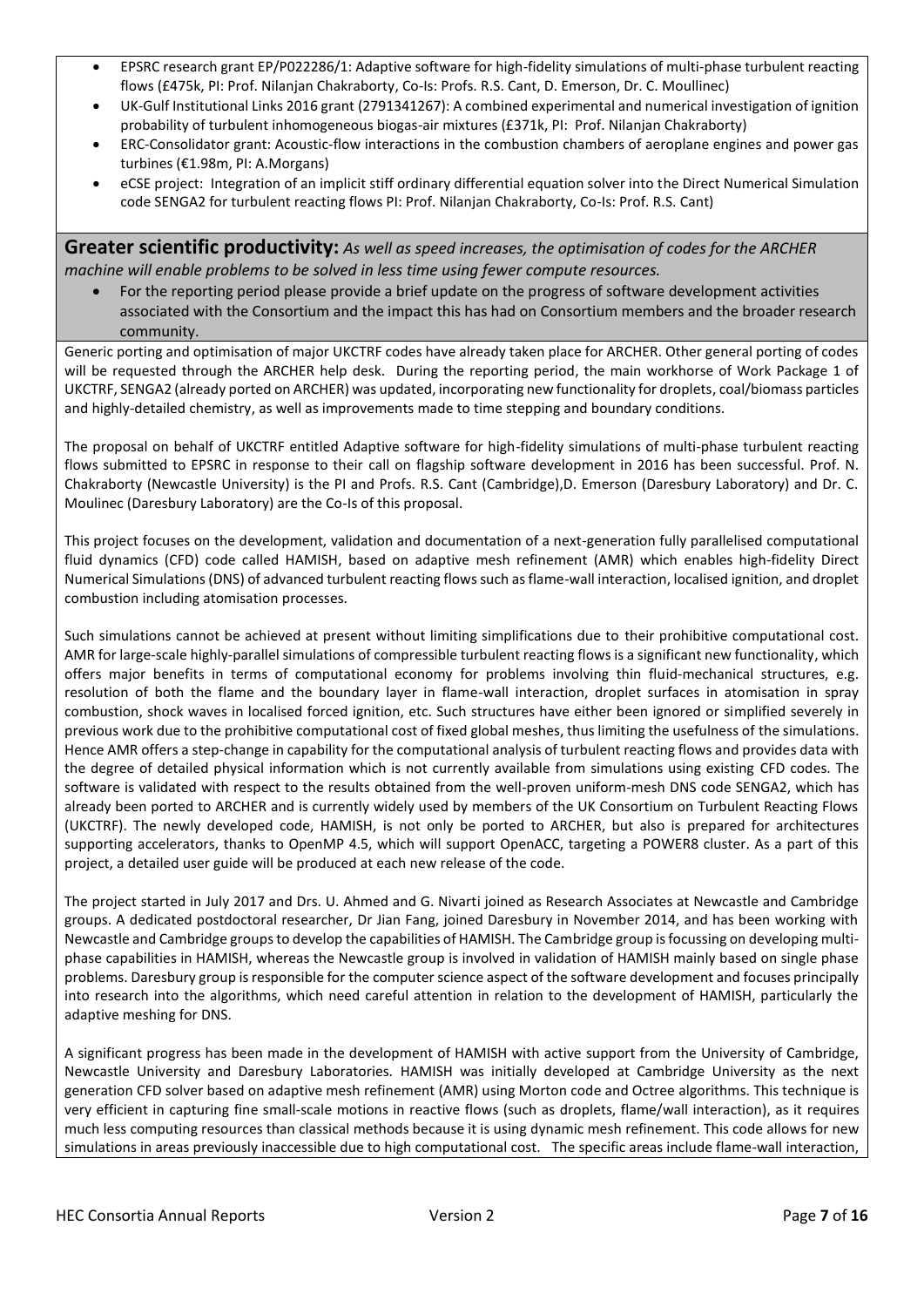two-phase flow and droplet combustion, but the development of this code also benefits the wider Combustion community with respect to DNS/LES-based research. During 2016, HAMISH was improved in the following respects:

- 1. Improvement of the basic N-S solver by successfully removing the existing grid-grid wiggle problem.
- 2. Testing the code for 3-D Taylor-Green Vortex cases up to 10,000 processors and profiling the code for the non-AMR mode. 3. Fixing some critical issues in terms of AMR-related algorithms.
- 4. Successfully running the code in the AMR code and testing the AMR solver for 1D/2D/3D flame diffusion cases in sequential mode.
- 5. Fixing some issues in terms of parallel-AMR-related algorithms.
- 6. Presenting the progress in the development of HAMISH code at the UKCTRF annual meeting in Durham.
- 7. Simulation of freely propagating premixed turbulent flames and head-on quenching of premixed flames by isothermal inert walls.

The team members feel that they are very close to the goal of running HAMISH with its full capacity (parallel and AMR on). There are also plansin place for adding more functionality to the code to support the wider research interests of the community.

 Recent research carried out by UKCTRF members has also had a major impact on industry and policy. The development of an improved CFD model by the research group at the University of Warwick has been adopted by the sponsor FM Global and used by their engineers in numerical simulations to reduce the number of large scale fire tests, which typically costs \$50K USD per test. The findings from a recently completed KTP project at Warwick have been adopted in the consulting practices at DNV GL, the world's leading classification society and a recognized advisor for the maritime industry. The outcome has resulted in a £400K increase in the annual sales turnover and is expected to lead to £2M increase in annual sales turnover in three years' time.

UKCTRF members based at Warwick have also started a new EU project (HySEA) with the support of international companies Air Products, Air Liquide, Shell, FIKE and FM Global to conduct research that will result in recommendation to update both the International and European Standards concerning protection of hydrogen energy applications through explosion venting.

In response to EPSRC's call on High End Computing consortia, a proposal entitled Addressing Challenges Through Effective Utilisation of High Performance Computing - a case for the UK Consortium on Turbulent Reacting Flows (UKCTRF) has been submitted to EPSRC on behalf of UKCTRF. Prof. N. Chakraborty (Newcastle University) is the PI, and Profs. R.S. Cant (Cambridge), E. Mastorakos (Cambridge), N. Swaminathan (Cambridge), W.P. Jones (Imperial College), D. Emerson (Daresbury Laboratory) and Dr. S. Navarro-Martinez (Imperial College) are the Co-Is of this proposal. This grant application turned out to be successful. The focus of the proposed activity in the new incarnation of the consortium will be on providing highly-skilled technical support to the consortium and the development and maintenance of our core software, SENGA+ and HAMISH, to ensure efficient utilisation of the HPC resources. In recent years, the complex hierarchical memory structure of modern hardware (e.g. heterogeneous multicore) has created significant challenges for delivering performance. Extracting this new level of concurrency from these hardware platforms represents a major technical challenge. For example, emerging platforms now involve floating point accelerators provided by Graphical Processing Units (GPUs) or Intel's Xeon Phi. WP3 enables our core codes to successfully adapt to the evolving hardware and take advantage of future high-end computing. This activity is relevant for ARCHER/ARCHER2 and Tier 0 facilities available through PRACE and international collaborations. In particular, the proposed research will focus on: (a) Non-intrusive language directives (OpenMP 4.5+ and OpenACC) and vectorisation to exploit multicore, manycore and GPU-based accelerators for discretisation techniques; (b) Improvement of I/O performance for petascale execution, which is key factor for the overall performance on large core counts (> 100,000 cores); (c) Development of AMR-based Weighed Essentially Non-Oscillatory (WENO) schemes in HAMISH to give it the ability of capturing discontinuities to deliver high-fidelity solutions that retain robustness whilst resolving challenging flow physics; and (d) Adaptation of HAMISH to problems with complex geometries with the implementation of the immersed boundary method together with the AMR solver.

## **Increasing the UK's CSE skills base (including graduate and post doctorate training and**

**support):** *This builds on the skills sets of trained people in HPC, both in terms of capacity and raising the overall skill level available to the sector.*

- For the reporting period please provide information on the number of PhDs and Post-Docs that have been trained in the use of ARCHER as a result of work relating to the Consortium.
- For the reporting period please provide a bullet pointed list of training activities undertaken by the Consortium, providing information on the target audience and level of attendance.

Most users of the consortium are Early Career Researchers ((ECRs) i.e. PhD students, Postdoctoral Research Associates). In the 4<sup>th</sup> Annual Progress meeting of UKCTRF [\(http://www.ukctrf.com/ukctrf-events/future-events/\)](http://www.ukctrf.com/ukctrf-events/future-events/), ECRs gave 20 oral presentations out of 26 oral presentations and about 40 ECRs attended the meeting. This substantiates the high level of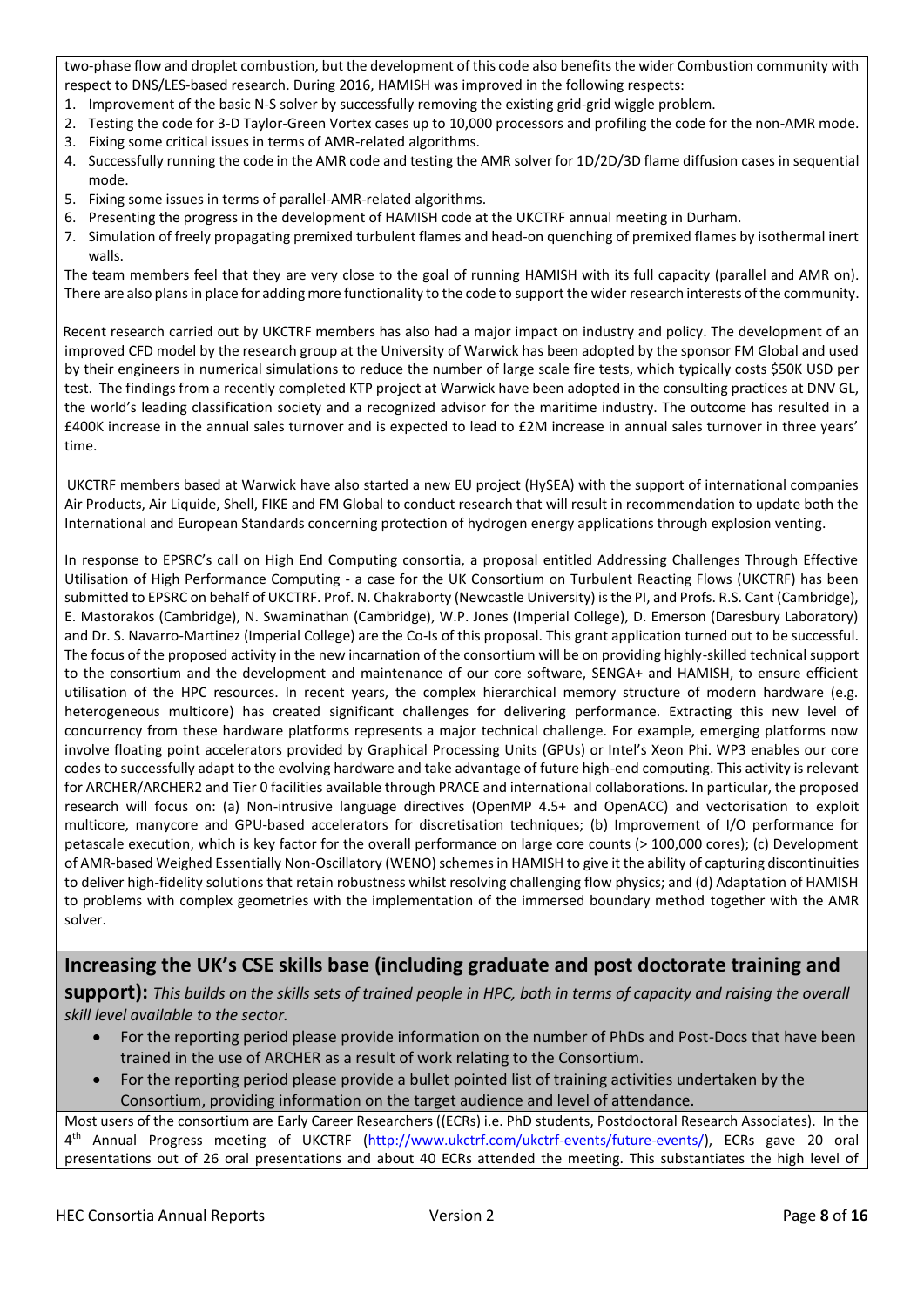involvement of ECRs in the consortium activities. UKCTRF members and their respective institutions have expertise and training facilities of parallel computation (i.e. MPI, OpenMP) and access to the training facilities organised by regional facilities (e.g. N8). For this reason, no special training on parallel computation is organised by the consortium. However, the training sessions, webinars organised by EPCC for ARCHER users, eCSE calls and the specialised training courses organised by Daresbury Laboratory are publicised to consortium members by the UKCTRF administration. The EPCC's consortium contact for ARCHER was invited to the 4<sup>th</sup> Annual Progress review meeting of the UKCTRF to publicise and discuss the training options and other facilities (e.g. effective file management and efficient usage of RDF) to the consortium users. The EPCC's consortium contact for ARCHER is also invited to join the Impact Advisory Panel (IAP) and is in close contact with the management team to explore the possibility of having training sessions which might be beneficial for the consortium users. We also scheduled an advanced MPI training course just ahead of the 4th Annual Progress meeting of UKCTRF at the same venue in collaboration with EPCC staff members. We also used the fund for workshop organisation to award first and second prizes for the best oral presentation and best image/videos to the ECRs based on the feedback of the attendees and Impact Advisory Panel (IAP) members [\(http://www.ukctrf.com/news/\)](http://www.ukctrf.com/news/).

The previous incarnations of UKCTRF (i.e. Consortium On Computational Combustion For Engineering Applications (COCCFEA)) had the option for summer schools on computational combustion. Under new regulations of EPSRC, it was not possible to include the summer school in the proposal for UKCTRF. However, both academic experts and industrial members of IAP commented in the kick-off meeting that there is a need for such training activities at regular intervals. It was decided by the management team that the demand for this training will be catered through the EPSRC funded Centre of Doctoral Training Centres (CDTs) based at the University of Leeds and Imperial College, London. Furthermore, the International Combustion Institute arranges training workshops for ECRs every year which also covers the cost of travel and accommodation of PhD students. It has been decided by the UKCTRF Management team that the availability of such facilities will be disseminated more extensively among the consortium members in the future and they will be encouraged to make use of all available opportunities. Most UKCTRF members are also the members of the British Section of the Combustion Institute (BSCI) and BSCI has plans to organise a weeklong course on combustion theory and modelling in the near future. The ECRs associated with UKCTRF members will benefit from this course.

The consortium has a strong link to the UK Fluids Network through its Combustion Science and Technology and Droplets and Sprays Special Interests Group, where the PI of the UKCTRF is involved as the co-leader and this link is utilised to broaden the UKCTRF user base, interaction and exchange of ideas with experimentalists, training activities of ECRs and also for the outreach purpose.

**Increased impact and collaboration with industry:** *ARCHER does not operate in isolation and the 'impact' of ARCHER's science is converted to economic growth through the interfaces with business and industry. In order to capture the impacts, which may be economic, social, environmental, scientific or political, various metrics may be utilised.* 

- For the reporting period please provide where possible information on Consortium projects that have been performed in collaboration with industry, this should include:
	- o Details of the companies involved.
	- o Information on the part ARCHER and the Consortium played.
	- o A statement on the impact that the work has / is making.
	- $\circ$  If relevant, details of any in kind or cash contributions that have been associated with this work.
- For the reporting period include a list of Consortium publications that have industrial co-authorship.
- For the reporting period please provide details of the any other activities involving industrial participation e.g. activities involving any Industrial Advisory panels, attendance / participation in workshops and Consortium based activities.

## **Collaboration with industry as outlined in the original Pathways to Impact for the consortium**

The consortium recognises the importance of maximising the impact and dissemination of their work and thus established an IAP to ensure a strong knowledge-exchange activity with industrial partners (Rolls Royce Plc., Siemens Plc., Shell Plc., MMI Engineering and Renuda Ltd.), and international academic experts (Dr. W. Meier from Institute of Combustion Technology, DLR, Germany, Prof. T. Poinsot from CNRS, Toulouse, France and Prof. D. Roekaerts, Technical University, Delft, Netherlands). The IAP is currently chaired by Dr. M. Zedda from Rolls Royce Plc., who is actively involved in RANS and LES simulations of turbulent reacting flows in complex engineering configurations for the purpose of designing new generation energy-efficient and environment-friendly industrial combustion devices for automotive and gas turbine applications.

The role of the IAP is to: (i) offer advice on the research activities in the consortium; (ii) support research activities by disseminating information and sharing experimental and computational data from their research group (as appropriate); and (iii) indicate any avenues of research which need immediate attention from the point of view of fundamental understanding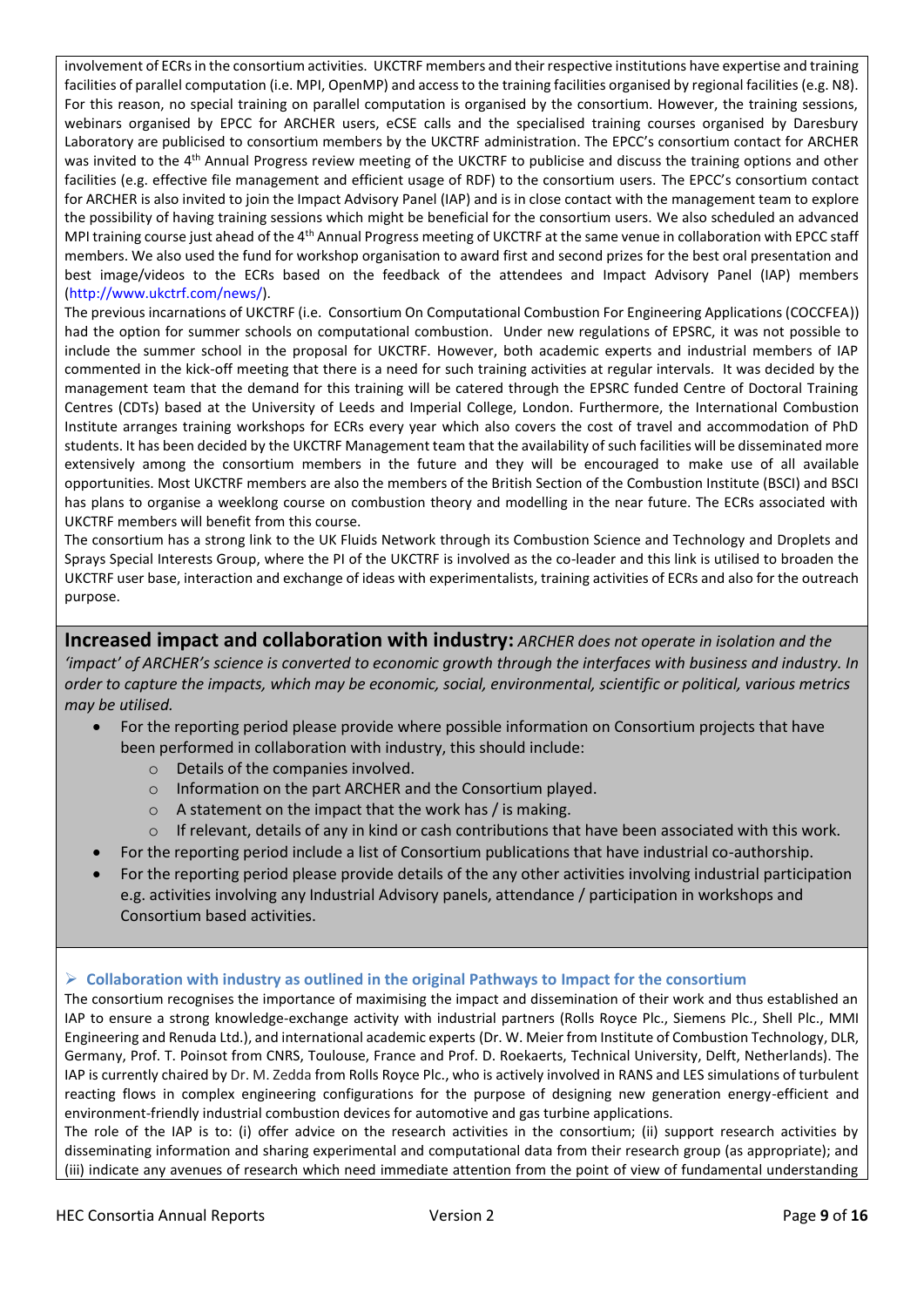and industrial requirements. The IAP provides an impartial assessment of the activities of the consortium. Consortium members and colleagues from relevant industrial sectors (MMI Engineering Ltd., Renuda, Rolls Royce, Shell, Siemens etc.) are invited to present their research findings and exchange ideas with the consortium and advisory panel members in these annual progress review meetings.

The representatives of Shell Plc., Siemens Plc., Renuda Ltd. And Rolls Royce Plc. (i.e. Prof. R. Cracknell, Drs. G. Bulat, N. Tonello and M. Zedda) attended the 2<sup>nd</sup> Annual Progress meeting of the consortium and offered their valuable inputs. The industrial colleagues of IAP identified that focused research is needed on explosions modelling, spray and soot modelling, bio-fuel combustion and thermo-acoustic interaction. This industrial view is consistent with the priority areas identified by the consortium. There is a possibility that the IAP members of Shell will be able to provide some experimental data on their explosions test cases and constant volume Diesel spray combustion. Rolls Royce and Siemens have offered to provide test cases with experimental data for validating RANS/LES simulations. Siemens is also willing to share some experimental data on thermo-acoustic interaction. It was felt by industrial colleagues and UKCTRF members alike that it will be useful if the models developed using fundamental insights obtained from DNS data can be implemented in an open-source code such as OpenFOAM or Code Saturne to demonstrate its validity. This will help the assimilation of research outcomes of UKCTRF members into the industrial sector relatively quickly, and contribute towards the development of the next generation energy-efficient and environment friendly combustion devices. It is recognised that this exercise will require interactions between various research groups and their concerted efforts, and will be a desired outcome at the end of this consortium. This exercise will also help identify those methodologies which will be useful for pre-processing and post-processing of industrial simulations.

## **Projects that have been performed in collaboration with industry**

- **Autoignition and Jet flame analysis in collaboration with Shell Research (PI: Prof. Derek Bradley, University of Leeds, UK):** Combined experimental and computational investigation of turbulent jet flames and autoignition characteristics in automotive applications. Prof. D. Bradley acts as a consultant to Shell.
- **Firefoam development for industrial fire simulations in collaboration with FM Global (PI: Prof. Jennifer Wen, Warwick University, UK):** The Warwick group has been involved with continuous development of the FireFOAM code, the LES based fire simulation solver within OpenFOAM. The work is part of their strategy to use numerical modelling with validated predictive tools to reduce the number of large scale expensive fire tests required for their business. The development of an improved CFD model by the research group at the University of Warwick has been adopted FM Global, and used by their engineers in numerical simulations to reduce the number of large scale fire tests, which typically costs \$50K USD per test.

## **Publications that have industrial co-authorship**

- Z. Chen, S. Ruan, N. Swaminathan, Large Eddy Simulation of flame edge evolution in a spark-ignited methane-air jet, Proc. Combust. Inst., 36, 1645-1652, 2017.
- Z. Chen, N. Swaminathan, M. Stöhr, W. Meier, Interaction between self-excited oscillations and fuel-air mixing in a dual swirl combustor.Proc. Combust. Inst. ISSN 1540-7489 (2018).
- I. Langella, Z. Chen, N. Swaminathan, S.K. Sadasivuni, Large-eddy simulation of reacting flows in industrial gas turbine combustor. J. Propulsion and Power, 34. pp. 1269-1284, 2018.
- S.P. Malkeson, D.H. Wacks, N. Chakraborty, Modelling of Variance and Co-variance in Turbulent Flame–Droplet Interaction: A Direct Numerical Simulation Analysis, Droplets and Sprays, (Eds. S. Basu, A. Mukhopadhyay), 1st Edition, Springer, 2017.
- W.C. Ullrich, Y. Mahmoudi, K. Lackhove, A. Fischer, C. Hirsch, T. Sattelmayer, A.P. Dowling, N. Swaminathan, A. Sadiki, M. Staufer, Prediction of Combustion Noise in a Model Combustor Using a Network Model and a LNSE Approach. J. Engineering for Gas Turbines and Power, 140. ISSN 0742-4795, 2018.

**Strengthening of UK's international position:** *The impacts of ARCHER's science extend beyond national borders and most science is delivered through partnerships on a national or international level.*

- For the reporting period please provide a bullet pointed list of projects that have involved international collaboration. For each example please provide a brief summary of the part that ARCHER and the Consortium have played.
- For the reporting period please provide a list of consortium publications with international co-authorship.
- For the reporting period please detail any other international activities that the Consortium might be involved in (workshops, EU projects etc.).

## **Projects involved international collaboration**

 **Advanced numerical techniques for pulverized biomass combustion modelling (Investigator from UKCTRF: Prof. N. Chakraborty (Newcastle University)):** Collaboration involving Instituto Superiorio de Técnico (IST), Portugal, University of Duisburg, Germany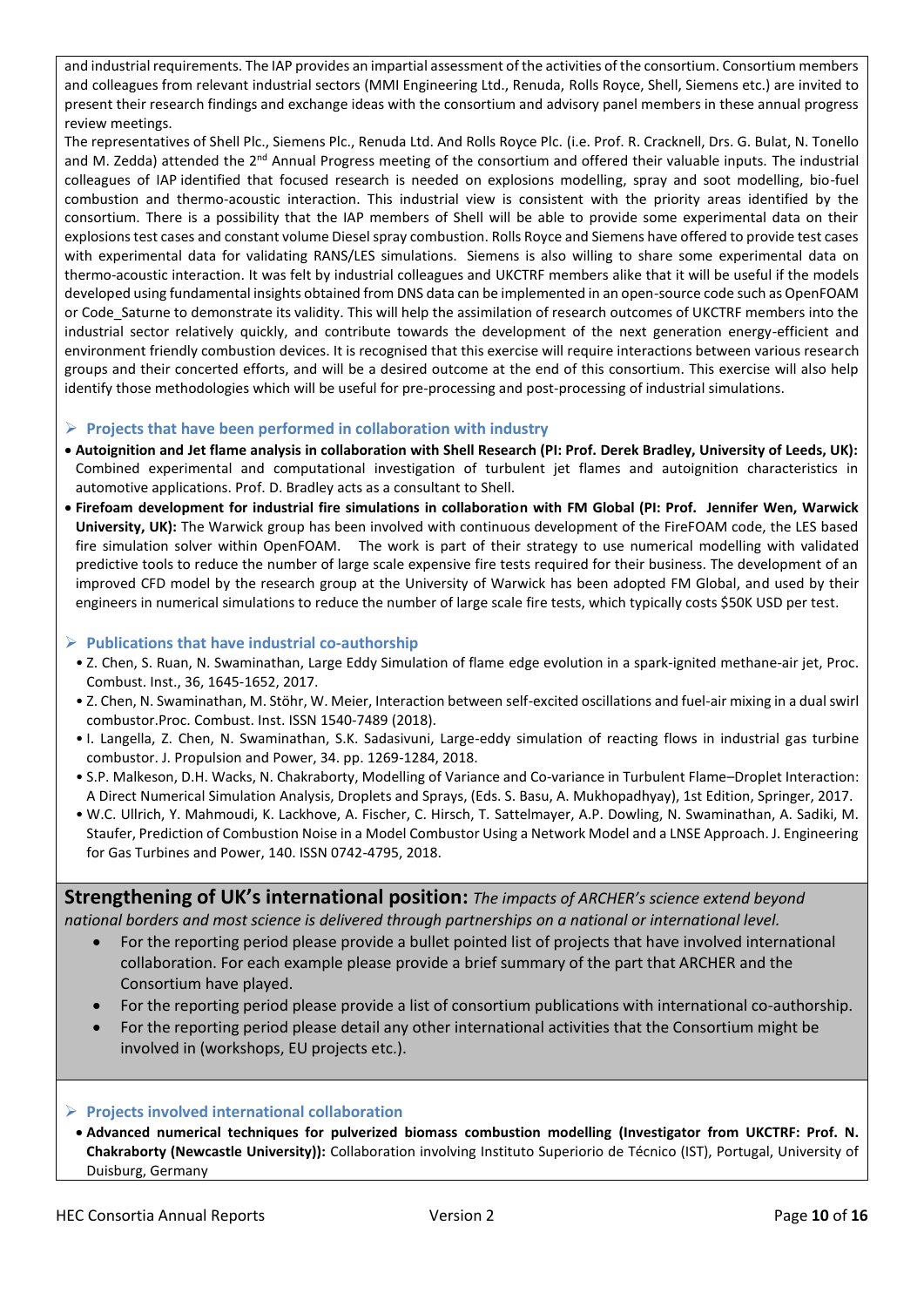- **UK-Gulf Institutional Links 2016 grant (2791341267): A combined experimental and numerical investigation of ignition probability of turbulent inhomogeneous biogas-air mixtures (Investigator from UKCTRF: Prof. N. Chakraborty (Newcastle University)):** Collaboration involving Qatar University, Qatar
- **Analysis of jet flames (Investigator from UKCTRF: Prof. Derek Bradley (University of Leeds)):** Collaboration involving Universities of Barcelona, Puebla, and State Key Laboratory of Fire Science, University of Science and Technology of China, Hefei, Anhui.
- **Autoignition in engines (Investigator from UKCTRF: Prof. Derek Bradley (University of Leeds)):** Collaboration involving Institute for Combustion Technology, RWTH Aachen, Germany, Institute for Combustion Technology, RWTH Aachen, Germany
- **Development of combustion models using DNS data and it's** *a-posteriori* **validation (Investigator from UKCTRF: Prof. N. Chakraborty (Newcastle University)):** Collaboration involving Chalmers University, Sweden, University of Duisburg, Germany; Universität der Bundeswehr München, Germany, ONERA, France
- **Fundamental understanding of premixed turbulent combustion using DNS data (Investigators from UKCTRF: Profs. N. Chakraborty (Newcastle University), R.S. Cant, N. Swaminathan (University of Cambridge)):** Collaboration involving Universität der Bundeswehr München, Germany (RSC and NC), King Abdullah University of Science and Technology, Saudi Arabia (NC), Sandia National Laboratory (NC, RSC and NS), Shanghai Jiao'Tong University (NC), Tokyo Institute of Technology, Japan (NC and NS), University of Zaragoza (NC).
- **Flame acceleration and transition to detonation (Investigator from UKCTRF: Prof. J. Wen (Warwick University)):**  Collaboration involving University of Science and Technology, China and California Institute of Technology
- **Fully coupled fluid-solid simulation of upward flame spread and fire growth (Investigator from UKCTRF: Prof. J. Wen (Warwick University)):** Collaboration involving FM Global, USA
- **Modelling radiative heat transfer in fires (Investigator from UKCTRF: Prof. J. Wen (Warwick University)):** Collaboration involving FM Global, USA
- **EPSRC funded project Integrated safety strategies for onboard hydrogen storage systems (Investigator from UKCTRF: Prof. J Wen (University of Warwick)):** This project is supported by an Advisory Board involving over a dozen international experts from industry, research laboratories and universities.
- DFG funded **Mercator Fellowship for Prof. N. Chakraborty (Newcastle University)** linked with the project on Detailed analysis and modelling of turbulent stratified combustion using Large Eddy Simulations, Funded by DFG, Germany (total value 43,000 Euro)

## **Consortium publications with international co-authors for the reporting period**

- U. Ahmed, C. Turquand-Auzay, M. Muto, N. Chakraborty, R. Kurose, Statistics of reaction progress variable and mixture fraction gradients of a pulverised coal jet flame using Direct Numerical Simulation data, Proc. Combust. Inst., 37, https://doi.org/10.1016/j.proci.2018.06.223 (2018).
- U. Ahmed, N.A. K. Doan, J. Lai, M. Klein, N. Chakraborty, N. Swaminathan, Multiscale analysis of head-on quenching premixed turbulent flames, Phys. Fluids, 30,105102, 2018.
- U. Allauddin, M. Pfitzner, M. Klein, N. Chakraborty, A-priori and a-posteriori analysis of algebraic flame surface density modelling in the context of large eddy simulation of turbulent premixed combustion. Numer. Heat Trans. A., 71, 153-171, 2017.
- A.J. Aspden, J.B. Bell, M.S. Day, F.N. Egolfopoulos, Turbulence-flame interactions in lean premixed dodecane flames, Proc. Combust. Inst., 36, 2005-2016, 2017.
- A.J. Aspden, N. Zettervall, C. Fureby, An a priori analysis of a DNS database of turbulent lean premixed methane flames for LES with finite-rate chemistry, Proc. Combust. Inst., 37, 10.1016/j.proci.2018.05.017 (2018).
- N. Chakraborty, L. Wang. I. Konstantinou, M. Klein, Vorticity statistics based on velocity and density-weighted velocity in premixed reactive turbulence, J. Turb., 18, 9, 2017.
- N. Chakraborty, M. Klein, D. Alwazzan, H. G. Im, Surface Density Function statistics in Hydrogen-air flames for different turbulent premixed combustion regimes, Combust. Sci. Technol., <https://doi.org/10.1080/00102202.2018.1523152> (2018).
- N. Chakraborty, D.H. Wacks, S. Ketterl, M. Klein, H. G. Im, Scalar dissipation rate transport conditional on flow topologies in different regimes of premixed turbulent combustion, Proc. Combust. Inst., 37, https://doi.org/10.1016/j.proci.2018.06.092 (2018).
- N. Chakraborty, D. Alwazzan, M. Klein, R.S. Cant, On the validity of Damköhler's first hypothesis in turbulent Bunsen burner flames: A computational analysis, Proc. Combust. Inst., 37,<https://doi.org/10.1016/j.proci.2018.07.042> (2018).
- N. Chakraborty, V. Papapostolou, D.H. Wacks, M. Klein, H.G. Im, Generalised Flame Surface Density transport conditional on flow topologies for turbulent H2-air premixed flames in different regimes of combustion, Numer. Heat Trans. A, <https://doi.org/10.1080/10407782.2018.1538295> (2018).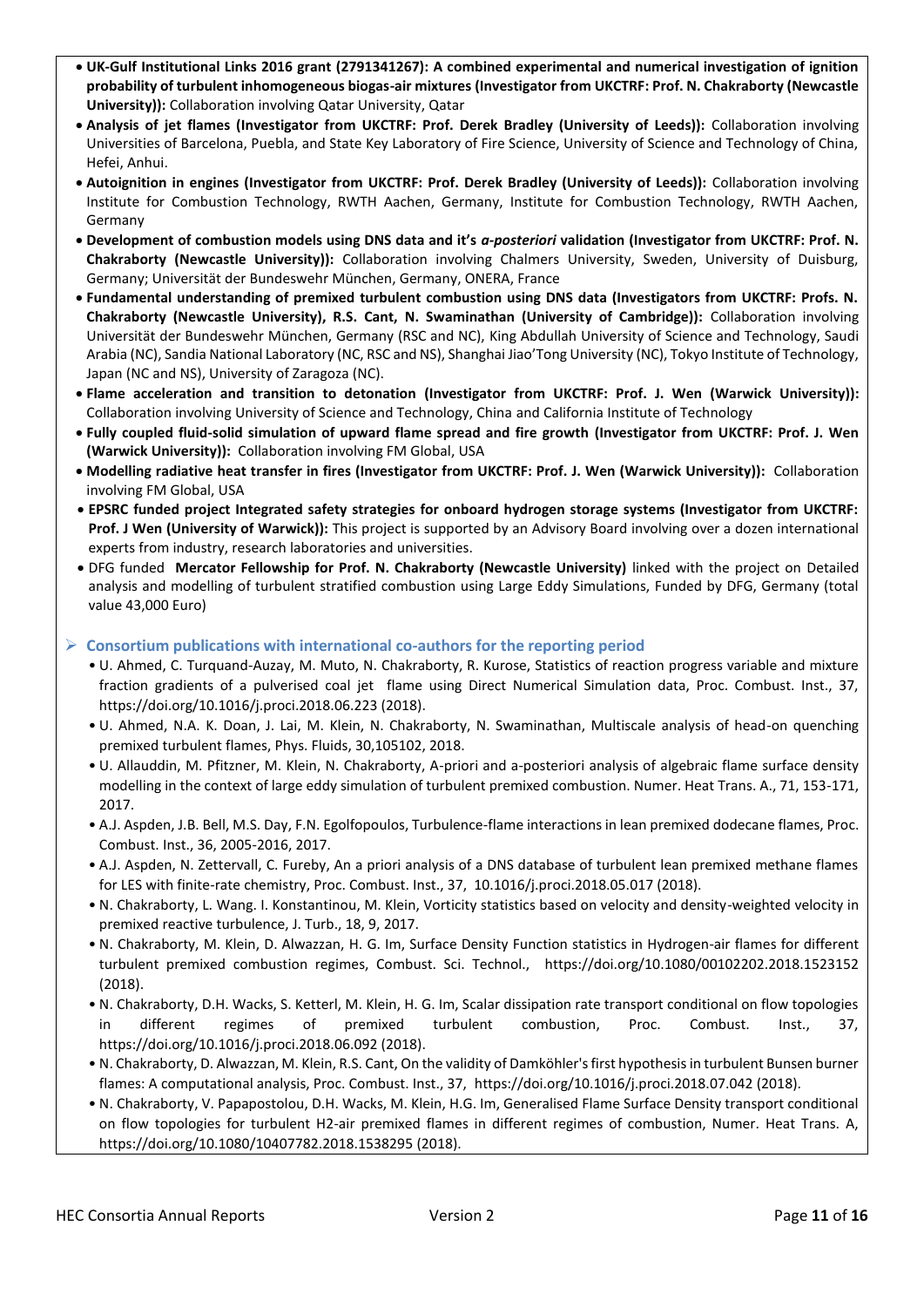- Z. Chen, N.A.K. Doan, X.J. Lv, N. Swaminathan, C. Ceriello, G. Sorrentino, A. Caaliere A numerical study of a cyclonic combustor under MILD conditions using non-adiabatic tabulated chemistry. Energy & Fuels. ISSN 0887-0624 (2018).
- Z. Chen, N. Swaminathan, M. Stöhr, W. Meier, Interaction between self-excited oscillations and fuel-air mixing in a dual swirl combustor.Proc. Combust. Inst. ISSN 1540-7489 (2018).
- L. Cifuentes, C. Dopazo, A. Karichedu, N. Chakraborty, A. M. Kempf, Analysis of flame curvature evolution in a turbulent premixed bluff Body burner, Phys. Fluids, 30, 095101,2018.
- N.A.K. Doan, N. Swaminathan, Y. Minamoto, DNS of MILD combustion with mixture fraction variations. Combust. Flame, 189. pp. 173-189, 2018
- C. Dopazo, L. Cifuentes, N. Chakraborty, Vorticity budgets in premixed combusting turbulent flows at different Lewis numbers, Phys. Fluids, 29, 045106, 2017.
- C. Dopazo, L. Cifuentes, D. Alwazzan, N. Chakraborty, Influence of the Lewis number on effective strain rates in weakly turbulent premixed combustion., Combust. Sci. Technol., 190, 591-614, 2018.
- G. Ghiasi, N.A.K. Doan, N. Swaminathan, B. Yenerdag, Y. Minamoto, M. Tanahashi, Assessment of SGS closure for isochoric combustion of hydrogen-air mixture. Int. J. Hydrogen Energy, 43. pp. 8105-8115, 2018.
- A. Giusti, M.P. Sitte, G. Borghesi, E. Mastorakos, Numerical investigation of kerosene single droplet ignition at highaltitude relight conditions. Fuel, 225, 663-670, 2018.
- L. Humphrey, V. Acharya, D-H Shin, T. Lieuwen, Modeling the Response of Turbulent Flames to Harmonic Forcing, Combust. Sci. Technol.. 189, 2, 187-212, 2017.
- T. Jin, X. Wang, K.H. Luo, K. Luo, J. Fan, Structure of tetrabrachial flames in non-premixed autoigniting dimethyl ether/air mixtures. Fuel, 232, 90-98, 2018.
- T. Jin, K.H. Luo, X. Wang, K. Luo, J. Fan, Dynamics of triple-flames in ignition of turbulent dual fuel mixture: A direct numerical simulation study. Proc. Combust. Inst., 37, doi:10.1016/j.proci.2018.09.018 (2018).
- M. Klein, N. Chakraborty, S. Ketterl, A comparison of strategies for Direct Numerical Simulation of turbulence chemistry interaction in generic planar turbulent premixed flames, Flow, Turb. Combust, https://doi.org/10.1007/s10494-017-9843- 9 (2017).
- M. Klein, C. Kasten, N. Chakraborty, A-priori direct numerical simulation assessment of models for generalized sub-grid scale turbulent kinetic energy in turbulent premixed flames, Computers & Fluids, 154, 123-131, 2017.
- M. Klein, D. Alwazzan, N. Chakraborty, A Direct Numerical Simulation analysis of pressure variation in turbulent premixed Bunsen burner flames-Part 2: Surface Density Function transport statistics, Computers & Fluids, DOI: 10.1016/j.compfluid.2018.03.013 (2018).
- M. Klein, D. Alwazzan, N. Chakraborty, A Direct Numerical Simulation analysis of pressure variation in turbulent premixed Bunsen burner flames-Part 1: Scalar gradient and strain rate statistics, Computers & Fluids, DOI: 10.1016/j.compfluid.2018.03.010 (2018).
- M. Klein, H. Nachtigal, M. Hansinger, M. Pfitzner, N. Chakraborty, Flame curvature distribution in high pressure turbulent Bunsen premixed flames, Flow, Turb. Combust.,<https://doi.org/10.1007/s10494-018-9951-1> (2018).
- M. Klein, N. Chakraborty, A-priori analysis of an alternative wrinkling factor definition for Flame Surface Density based Large Eddy Simulation modelling of turbulent premixed combustion, Combust. Sci. Technol., DOI: 10.1080/00102202.2018.1452394.
- M. Klein, C. Kasten, N. Chakraborty, N. Mukhadiyev, H.G. Im, Turbulent scalar fluxes in Ηydrogen-Air premixed flames at low and high Karlovitz numbers, Combust. Theor. Modell.,<https://doi.org/10.1080/13647830.2018.1468034> (2018).
- J. Lai, N. Chakraborty, M. Klein, Assessment of algebraic Flame Surface Density closures in the context of Large Eddy Simulations of head-on quenching of turbulent premixed flames, Combust. Sci. Technol., 189, 1966-1991, 2017.
- J. Lai, N. Chakraborty, A. Lipatnikov, Vorticity and enstrophy transport in head-on quenching of turbulent premixed flames. Eur. J. Mech. Fluids/B, 65, 384-397, 2017.
- J. Lai, N. Chakraborty, P. Zhao, L. Wang, Heat flux and flow topology statistics in oblique and head-on quenching of turbulent premixed flames by isothermal inert walls, Combust. Sci. Technol., DOI:10.1080/00102202.2018.1467897 (2018).
- I. Langella, N.A.K. Doan, N. Swaminathan, S.B. Pope, Study of subgrid-scale velocity models for reacting and nonreacting flows. Physical Review Fluids, 3. ISSN 2469-990X (2018)
- A.N. Lipatnikov, V. Sabelnikov, N. Chakraborty, S. Nishiki, T. Hasegawa, A DNS study of closure relations for convection flux term in transport equation for mean reaction rate in turbulent flow, Flow, Turb. Combust., https://doi.org/10.1007/s10494-017-9833-y (2017).
- A.N. Lipatnikov, N. Chakraborty, V. Sabelnikov, Transport equations for reaction rate in laminar and turbulent premixed flames characterized by non-unity Lewis number, Int. J. Hydrogen Energy,43, 21060-21069, 2018 .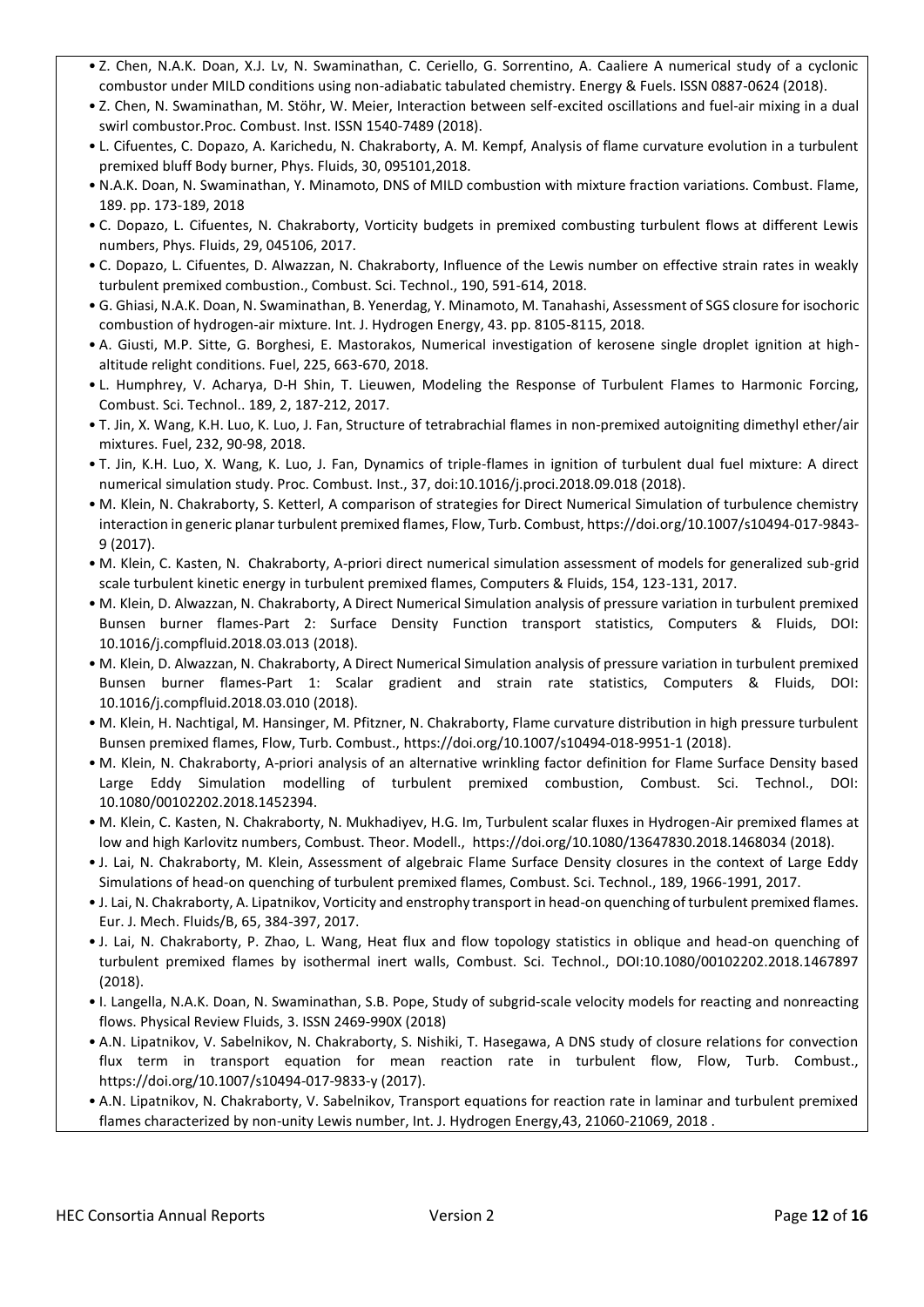- M. Nagachi, F. Mitsui, J. M. Citerne, H. Dutilleul, A. Guibaud, G. Jomaas, G. Legros, N. Hashimoto, O. Fujita, Can a spreading flame over electric wire insulation in concurrent flow achieve steady propagation in microgravity?, Proc. Combust. Inst., 37, https://doi.org/10.1016/j.proci.2018.05.007 (2018).
- Z.M. Nikolaou, R.S. Cant, L. Vervisch, Scalar flux modeling in turbulent flames using iterative deconvolution. Phys. Rev. Fluids, 3. ISSN 2469-990X (2018)
- G. Ozel Erol, J. Hasslberger, M. Klein, N. Chakraborty, A Direct Numerical Simulation analysis of spherically expanding turbulent flames in fuel droplet-mists for an overall equivalence ratio of unity, Phys. Fluids, 30, 086104, 2018.
- V. Papapostolou, D. H Wacks, M. Klein, N. Chakraborty, H. G. Im, Enstrophy transport conditional on local flow topologies in different regimes of premixed turbulent combustion, Scientific Reports, 7, 11545, 2017.
- V. Papapostolou, N. Chakraborty, M. Klein, H.G. Im, Effects of reaction progress variable definition on the Flame Surface Density transport statistics and closure for different combustion regimes, Combust. Sci. Technol. <https://doi.org/10.1080/00102202.2018.1523152> (2018)
- E. S. Richardson, J. H. Chen, Analysis of turbulent flame propagation in equivalence ratio-stratified flow, Proc. Combust. Inst., 36, 1729-1736, 2017.
- V. Sabelnikov, A.N. Lipatnikov, N. Chakraborty, S. Nishiki, T. Hasagawa, A balance equation for the mean rate of product creation in premixed turbulent flames. Proc. Combust. Inst., 36, 1893-1901, 2017.
- A. Sandeep, F. Proch, A.M. Kempf, N. Chakraborty, Statistics of strain rates and Surface Density Function in a flameresolved high-fidelity simulation of a turbulent premixed bluff body burner., Phys. Fluids, 30, 065101, 2018.
- J. Sellmann, J. Lai, N. Chakraborty, A.M. Kempf, Flame Surface Density based modelling of head-on quenching of turbulent premixed flames. Proc. Combust. Inst., 36, 1817-1825, 2017.
- D. Shin, E.R. Richardson, A. Vlad, Y. Minamoto, J.H. Chen Fluid age-based analysis of a lifted turbulent DME jet flame DNS. Proc. Combust. Inst., 37. doi:10.1016/j.proci.2018.06.126 (2018)
- S. Trivedi, R. Griffiths, H. Kolla, J.H. Chen, R.S. Cant, Topology of pocket formation in turbulent premixed flames. Proc. Combust, Inst.. ISSN 1540-7489 (2018).
- H. Zhang, A. Giusti, E. Mastorakos, LES/CMC modelling of ignition and flame propagation in a non-premixed methane jet. Proc. Combust. Inst., ISSN 1540-7489 (2018).
- W.C. Ullrich, Y. Mahmoudi, K. Lackhove, A. Fischer, C. Hirsch, T. Sattelmayer, A.P. Dowling, N. Swaminathan, A. Sadiki, M. Staufer, Prediction of Combustion Noise in a Model Combustor Using a Network Model and a LNSE Approach. J. Engineering for Gas Turbines and Power, 140. ISSN 0742-4795, 2018.
- K. Wan, L. Vervisch, J. Xia, P. Domingo, Z. Wang, Y. Liu, K. Cen, Alkali metal emissions in an early-stage pulverized-coal flame: DNS analysis of reacting layers and chemistry tabulation, Proc. Combust. Inst., 37, https://doi.org/10.1016/j.proci.2018.06.119 (2018).
- P.Zhao, L. Wang, N. Chakraborty, Analysis of the Flame-Wall Interaction in Premixed Turbulent Combustion, J. Fluid Mech., 848, 193-218, 2018.
- P. Zhao, L. Wang, N. Chakraborty, Strain rate and flame orientation statistics in the near-wall region for turbulent flamewall interaction, Combust. Theor. Modell., DOI: 10.1080/13647830.2018.1465598 (2018).

## **Involvement in international activities**

## **EU and International projects**

- A combined experimental and numerical investigation of ignition probability of turbulent inhomogeneous biogas-air mixtures (UK-Gulf Institutional Links 2016 grant, Investigator from UKCTRF: Prof. N. Chakraborty (Newcastle University), Start date: 10<sup>th</sup> July 2017, Current status: On-going)
- HPC4E (High Performance Computing for Energy) (EU-Horizon 2020 grant for multi-national EU-Brazil Collaborative project, Investigator from UKCTRF: Prof. X. Jiang (Lancaster University), Start date: 1<sup>st</sup> December 2015; Current status: On-going)
- Improving Hydrogen Safety for Energy Applications (HySEA) through pre-normative research on vented deflagrations (EU-Horizon 2020 grant, Investigator from UKCTRF: Prof. J. Wen (Warwick University), Start date: 1<sup>st</sup> September 2015; Current status: On-going)
- Advanced numerical techniques for pulverized biomass combustion modelling (Portuguese Science Foundation grant): Investigator from UKCTRF: Prof. N. Chakraborty (Newcastle University), Start date: 1<sup>st</sup> February 2016; Current status: Ongoing)
- CORNET H2020/Clean Sky RIA project (Investigator from UKCTRF: N. Swaminathan (Cambridge University), Start date: 1<sup>st</sup> March 2016; Current status: On-going)
- LES of Azimuthal instability in GT combustor (Grant from MHI, Japan): Investigator from UKCTRF: Prof. N. Swaminathan (Cambridge University), Start date:  $1<sup>st</sup>$  July 2016; Current status: On-going)

## **Invited lectures by consortium members**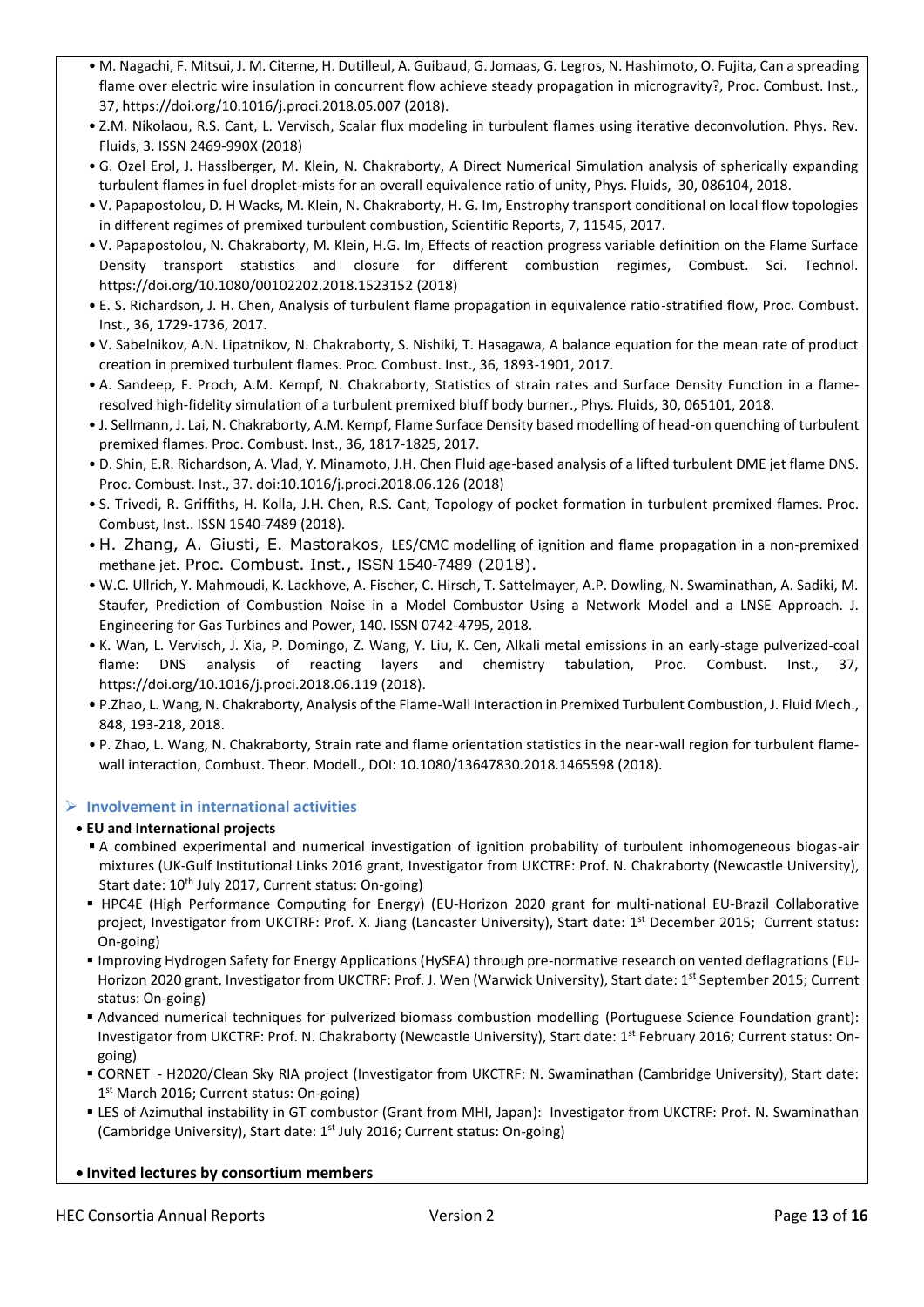- JAXA (Japanese State Aerospace Laboratory), Tokyo, Japan; Title: Relevance and modelling of scalar dissipation rate in the context premixed turbulent combustion by Prof. N. Chakraborty (Newcastle University)
- Kyushu University Mechanical Engineering Department, Hakata, Japan; Title: Lewis number effects on turbulent premixed combustion and modelling implications: A Direct Numerical Simulation perspective by Prof. N. Chakraborty (Newcastle University)
- Osaka University Mechanical Engineering Department, Hakata, Japan; Title: Distributions of flow topology and enstrophy in different regimes of premixed turbulent combustion: A Direct Numerical Simulation investigation by Prof. N. Chakraborty (Newcastle University)
- UKTC annual meeting 2018, London, UK: Influences of heat release on turbulent fluid motion in premixed combustion by Prof. N. Chakraborty (Newcastle University)
- Duisburg University Mechanical Engineering Department, Duisburg, Germany: A Direct Numerical Simulation analysis of turbulent spherically expanding flames in droplet-laden mixtures by Prof. N. Chakraborty (Newcastle University)

#### **Scientific committee of international conferences**

- Prof. E. Mastorakos (University of Cambridge): Colloquium chair for turbulent combustion colloquium in the 37<sup>th</sup> International Combustion Symposium.
- Prof. N. Chakraborty (Newcastle University): Colloquium chair for turbulent combustion colloquium in the  $11<sup>th</sup>$ Mediterranean Combustion Symposium.

#### **Invited courses**

Prof. N. Chakraborty (Newcastle University): An invited course on Computational Modelling of Turbulent Combustion at Jadavpur University, Kolkata, India in December 2016. The course was funded by the Ministry of Human Resources Development, India as a part of Global Initiative of Academic Network (GIAN) scheme.

#### **Editorships**

Prof. E. Mastorakos (Associate editor of Combustion and Flame, Editorial board member of Combustion Theory and Modelling, Flow, Turbulence and Combustion; Co-chair of Turbulent Combustion colloquium of the 37<sup>th</sup> International Combustion Symposium)

Profs. N. Chakraborty, R.S. Cant, W. P. Jones and Dr. S. Navarro-Martinez are the editors for the special issue of Combustion Science and Technology based on the 5<sup>th</sup> workshop of UKCTRF in 2018.

**Other Highlights for the Current Reporting Period:** Please provide details of any other significant highlights from the reporting period that are not captured elsewhere in the report.

#### **Relevant achievements and impacts**

- Altogether 450+ publications over last 4 years and 25% of these publications involve international collaboration.
- A total £10M research council funding (EPSRC, ERC, EU and Newton grants) by the consortium members. A similar amount of industrial funding (estimated because all amounts are not disclosed) has been secured by the consortium members during this period.
- Altogether 50 PhD students and 30 Research Associates directly benefitted from the consortium activities
- A total of 15 Early Career Researchers who got benefitted by consortium activities are now in permanent academic and industrial jobs.

#### **Relevant grants and awards**

- Prof. N. Chakraborty (Newcastle University) was awarded the Mercator Fellowship, Germany: Detailed analysis and modelling of turbulent stratified combustion using Large Eddy Simulations, Funded by DFG, Germany (total value 43,000 Euro)
- EPSRC research grant EP/R029369/1: Addressing Challenges Through Effective Utilisation of High Performance Computing - a case for the UK Consortium on Turbulent Reacting Flows (UKCTRF) (£501,644, PI: Prof. Nilanjan Chakraborty, Co-Is: Profs. R.S. Cant, W. P. Jones, E. Mastorakos, N. Swaminathan, Dr. S. Navarro-Matrinez)
- Prof. N. Chakraborty (Newcastle University) was awarded the short term Japanese Society of Promotion of Science (JSPS) fellowship for collaborative research on multi-phase turbulent reacting flows at the University of Kyoto in the summer of 2017 (Host: Prof. R. Kurose, Kyoto University)
- EPSRC research grant EP/P022286/1: Adaptive software for high-fidelity simulations of multi-phase turbulent reacting flows (£475k, PI: Prof. Nilanjan Chakraborty, Co-Is: Profs. R.S. Cant, D. Emerson, Dr. C. Moullinec)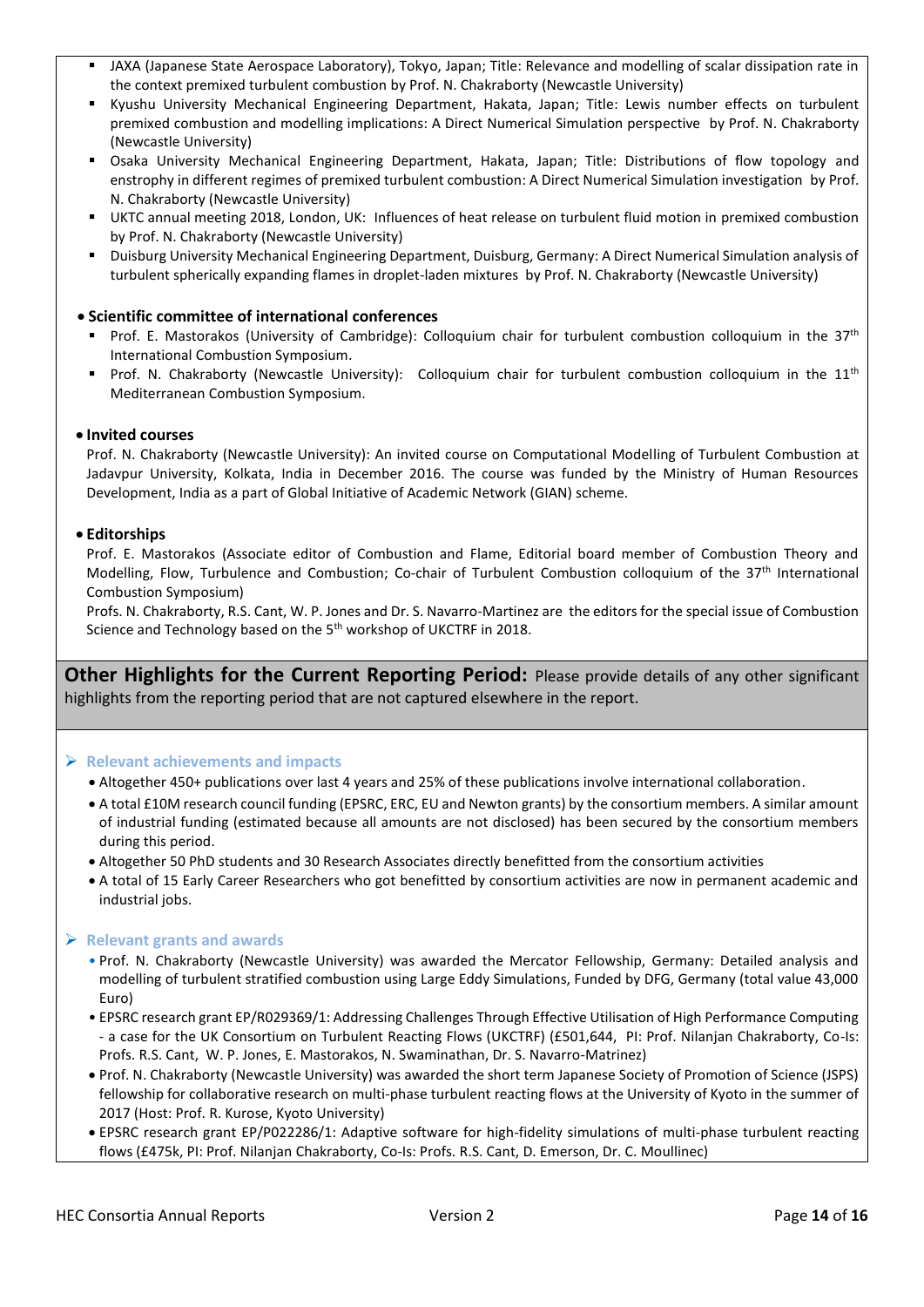- UK-Gulf Institutional Links 2016 grant: A combined experimental and numerical investigation of ignition probability of turbulent inhomogeneous biogas-air mixtures (£371k, PI: Prof. Nilanjan Chakraborty)
- eCSE project: Integration of an implicit stiff ordinary differential equation solver into the Direct Numerical Simulation code SENGA2 for turbulent reacting flows PI: Prof. Nilanjan Chakraborty, Co-Is: Prof. R.S. Cant)

**HEC Consortia Model:** Over the coming months EPSRC will be looking at the future of the HEC Consortia model and potential future funding. We would like to use this opportunity to ask the Consortia Chairs for input:

- What are the key benefits that your community have experienced through the existence of the HEC Consortia?
- What elements of the financial support provided by the HEC Consortium's grant have worked well and what could be improved in the future?

## **Key benefits for the community due to the existence of the UKCTRF**

The existence of this consortium enabled the community to achieve the following:

- Exploit HPC resources to perform leading-edge reacting flow simulations involving Reynolds Averaged Navier-Stokes (RANS), Large Eddy Simulation (LES) and Direct Numerical Simulation (DNS);
- Obtain fundamental physical information and develop high-fidelity modelling methodologies for analysing turbulent reacting flows with relevance to energy, gas turbine, automotive and fire safety engineering;
- Develop a forward-looking software development strategy to efficiently exploit today's and future HPC hardware;
- A platform to collaborate and share expertise within community to avoid duplication of research and remain internationally competitive;
- Supporting both externally funded (e.g. EU and industrial) and internal (e.g. university funded) projects, which do not have dedicated HPC support of their own;
- Development of highly skilled manpower in the form of early career researchers who have received an extensive training on the reacting flow physics and modelling, mathematical analysis, high-performance computing and software development.

## **Elements of the financial support provided by the HEC Consortium's grant have worked well and what could be improved in the future**

The funding for travel and subsistence, workshop/meeting arrangement and website development has worked well so far. The financial support could be improved by considering the provision for funding of the following aspects:

- (i) The previous incarnations of UKCTRF (i.e. Consortium on Computational Combustion for Engineering Applications (COCCFEA)) had the option for summer schools on computational combustion. Under the new regulation of EPSRC, it was not possible to include the summer school in the proposal for UKCTRF. However, both academic experts and industrial members of IAP commented in the kick-off meeting that there is a need for such training activities at regular intervals. It is recognised that EPSRC funded CDTs can offer some of these training activities, but does not meet all the requirements. Especially, some funding for courses on advanced parallelisation techniques in collaboration with EPCC will be particularly helpful.
- (ii) The job of annual reporting and handling other activities related to administrative duties of the consortium is becoming increasingly time consuming for a single academic as the consortium chair, even with a small percentage (~15%) of secretarial support, so provision for part of a Research Associate's (RA's) time for the help in the aforementioned administrative activities will be useful for the next incarnation of the HEC consortia.

## **Web-Content Approval:**

Please indicate which sections of the annual report could be used to produce content for the Consortia pages on the ARCHER website:<https://www.archer.ac.uk/community/consortia/>

| <b>Section Heading</b>        | Yes / No / Maybe | <b>Comments</b>             |
|-------------------------------|------------------|-----------------------------|
| Membership                    | Yes              | Happy to disseminate on the |
|                               |                  | website                     |
| World class and world leading | Yes              | Happy to disseminate on the |
| scientific output             |                  | website                     |